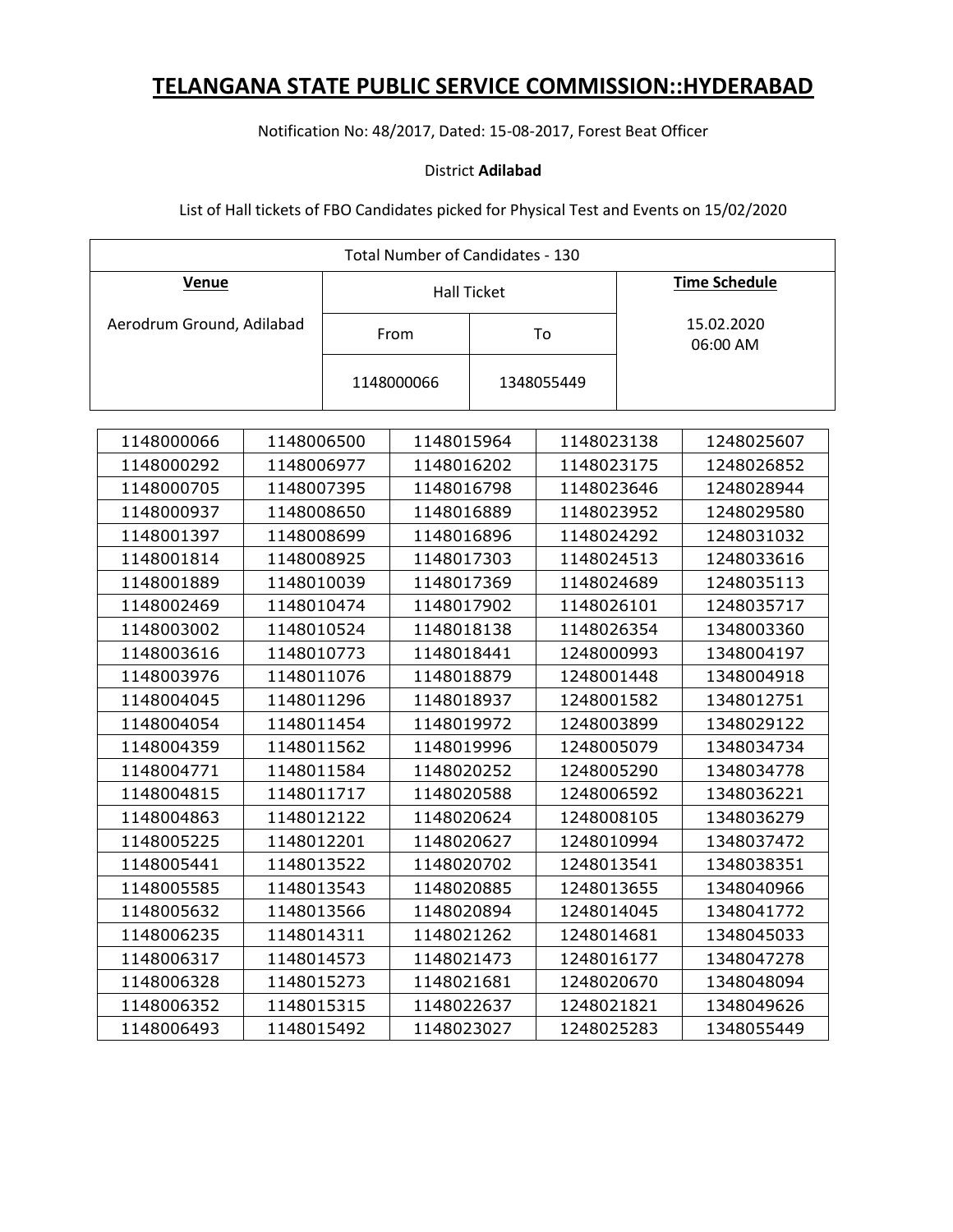Notification No: 48/2017, Dated: 15-08-2017, Forest Beat Officer.

### District **Adilabad**

| Total Number of Candidates - 144 |            |                    |                        |  |
|----------------------------------|------------|--------------------|------------------------|--|
| Venue                            |            | <b>Hall Ticket</b> | <b>Time Schedule</b>   |  |
| Aerodrum Ground, Adilabad        | From       | To                 | 16.02.2020<br>06:00 AM |  |
|                                  | 1348055899 | 1948152250         |                        |  |

| 1348055899 | 1448036433 | 1948052462 | 1948077543 | 1948103128 | 1948127090 |
|------------|------------|------------|------------|------------|------------|
| 1348057556 | 1448041690 | 1948053448 | 1948080343 | 1948103891 | 1948127321 |
| 1348058193 | 1448043264 | 1948055764 | 1948081315 | 1948104967 | 1948128047 |
| 1348060917 | 1448043739 | 1948056009 | 1948081549 | 1948105067 | 1948128498 |
| 1348061411 | 1448046025 | 1948056888 | 1948083042 | 1948107372 | 1948131010 |
| 1348062358 | 1448046303 | 1948056940 | 1948083119 | 1948108114 | 1948131238 |
| 1348063511 | 1448046304 | 1948057782 | 1948085164 | 1948109333 | 1948133579 |
| 1348064299 | 1448055286 | 1948058048 | 1948085336 | 1948110026 | 1948133903 |
| 1348065595 | 1448058818 | 1948058101 | 1948085627 | 1948111668 | 1948134220 |
| 1348067070 | 1448061045 | 1948059357 | 1948089827 | 1948112813 | 1948134635 |
| 1348068077 | 1448064756 | 1948062083 | 1948091312 | 1948113022 | 1948135294 |
| 1348068921 | 1748020567 | 1948063697 | 1948092568 | 1948115481 | 1948137549 |
| 1448001326 | 1948000414 | 1948064343 | 1948092993 | 1948116050 | 1948138191 |
| 1448004388 | 1948007263 | 1948064531 | 1948093291 | 1948118523 | 1948138888 |
| 1448006195 | 1948012033 | 1948067192 | 1948096438 | 1948119120 | 1948141707 |
| 1448008774 | 1948016631 | 1948067541 | 1948096636 | 1948120451 | 1948145738 |
| 1448011263 | 1948025608 | 1948067792 | 1948097616 | 1948120534 | 1948146023 |
| 1448017344 | 1948027839 | 1948069665 | 1948098685 | 1948120740 | 1948146337 |
| 1448022015 | 1948030249 | 1948072814 | 1948099386 | 1948123456 | 1948147554 |
| 1448023271 | 1948033269 | 1948073240 | 1948099417 | 1948123666 | 1948147619 |
| 1448028712 | 1948034838 | 1948074145 | 1948099489 | 1948124336 | 1948148990 |
| 1448028826 | 1948037380 | 1948075247 | 1948100414 | 1948124778 | 1948149212 |
| 1448028961 | 1948046730 | 1948075645 | 1948101566 | 1948127070 | 1948149399 |
| 1448036329 | 1948048052 | 1948076326 | 1948102601 | 1948127080 | 1948152250 |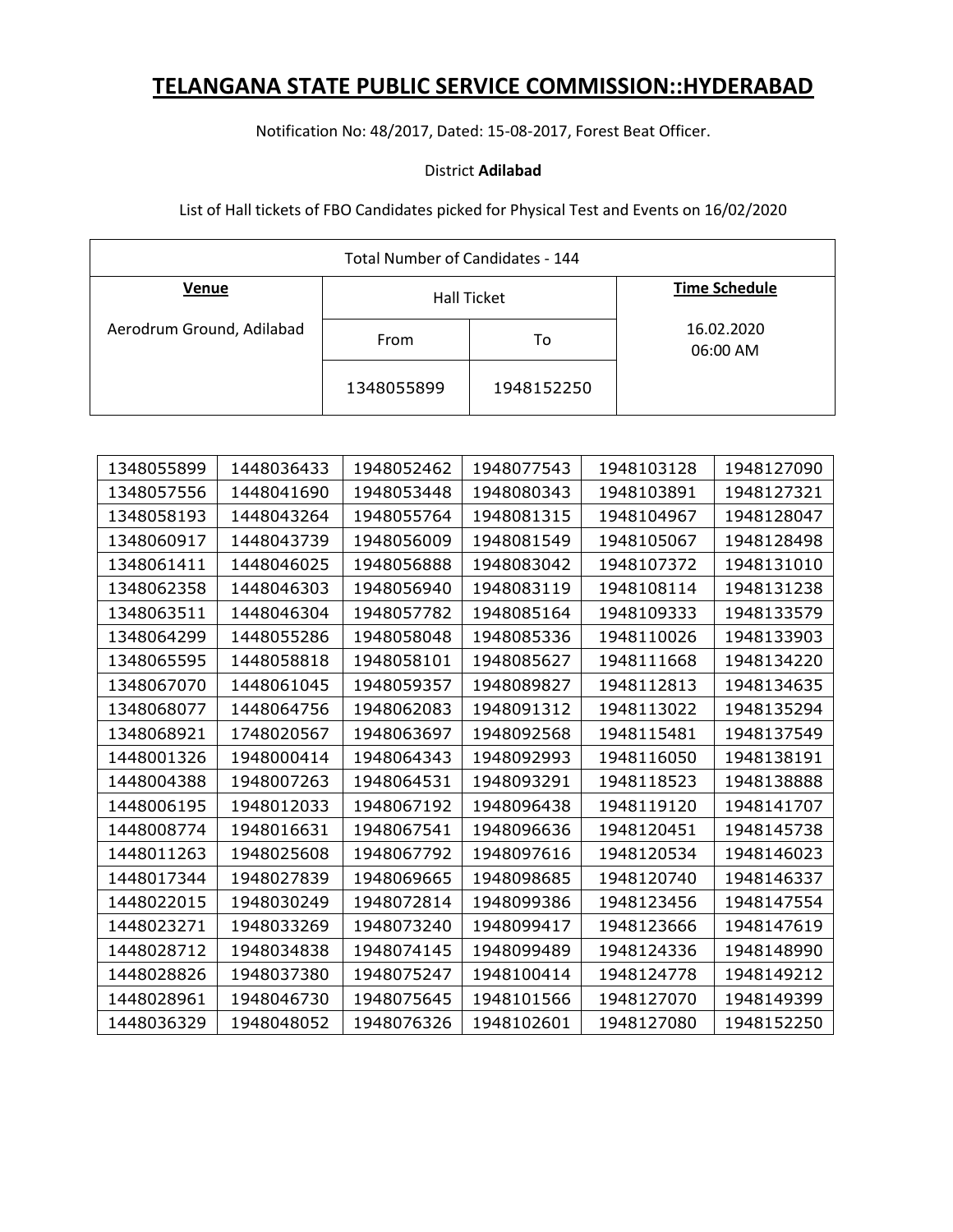Notification No: 48/2017, Dated: 15-08-2017, Forest Beat Officer

### District **Adilabad**

| Total Number of Candidates - 100 |            |                    |                        |  |
|----------------------------------|------------|--------------------|------------------------|--|
| Venue                            |            | <b>Hall Ticket</b> | <b>Time Schedule</b>   |  |
| Aerodrum Ground, Adilabad        | From       | То                 | 17.02.2020<br>06:00 AM |  |
|                                  | 1148000299 | 1248025197         |                        |  |

| 1148000299 | 1148005272 | 1148011802 | 1148017795 | 1148026787 |
|------------|------------|------------|------------|------------|
| 1148000463 | 1148005594 | 1148011852 | 1148018286 | 1248007242 |
| 1148000550 | 1148005767 | 1148012298 | 1148018830 | 1248007635 |
| 1148000569 | 1148005991 | 1148012621 | 1148018950 | 1248008416 |
| 1148000625 | 1148006053 | 1148013317 | 1148021019 | 1248008640 |
| 1148000645 | 1148006079 | 1148013843 | 1148021386 | 1248012002 |
| 1148000908 | 1148006346 | 1148014071 | 1148022343 | 1248012075 |
| 1148001114 | 1148006436 | 1148014374 | 1148022673 | 1248012083 |
| 1148002237 | 1148007791 | 1148014589 | 1148023368 | 1248013916 |
| 1148002266 | 1148008611 | 1148014616 | 1148023566 | 1248014308 |
| 1148002631 | 1148009050 | 1148015068 | 1148023752 | 1248014590 |
| 1148003015 | 1148009297 | 1148015419 | 1148023757 | 1248014759 |
| 1148003160 | 1148009830 | 1148016119 | 1148024183 | 1248014810 |
| 1148003390 | 1148010127 | 1148016522 | 1148024276 | 1248016607 |
| 1148003571 | 1148010212 | 1148016597 | 1148025005 | 1248016853 |
| 1148004151 | 1148010263 | 1148016631 | 1148025246 | 1248016930 |
| 1148004243 | 1148010267 | 1148017138 | 1148025371 | 1248017211 |
| 1148004483 | 1148010316 | 1148017361 | 1148026264 | 1248018054 |
| 1148004718 | 1148010585 | 1148017455 | 1148026293 | 1248021032 |
| 1148004916 | 1148010943 | 1148017544 | 1148026628 | 1248025197 |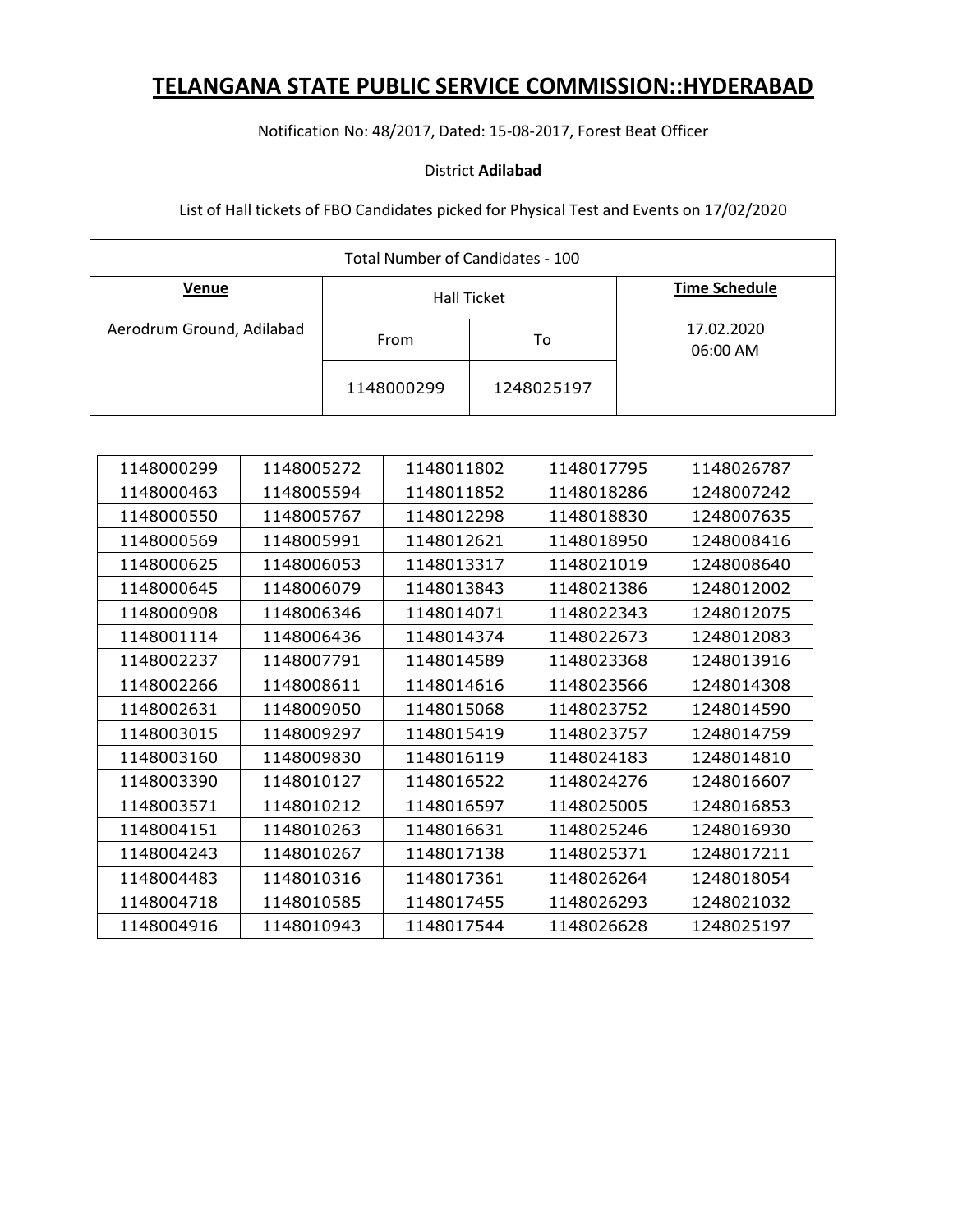Notification No: 48/2017, Dated: 15-08-2017, Forest Beat Officer

### District **Adilabad**

| Total Number of Candidates - 90 |            |                    |                        |  |
|---------------------------------|------------|--------------------|------------------------|--|
| Venue                           |            | <b>Hall Ticket</b> | <b>Time Schedule</b>   |  |
| Aerodrum Ground, Adilabad       | From       | To                 | 18.02.2020<br>06:00 AM |  |
|                                 | 1248026926 | 1948153022         |                        |  |

| 1248026926 | 1348042699 | 1948005840 | 1948107130 |
|------------|------------|------------|------------|
| 1248027702 | 1348043657 | 1948008826 | 1948109849 |
| 1248034731 | 1348050123 | 1948009914 | 1948109905 |
| 1348000174 | 1348052232 | 1948017111 | 1948110039 |
| 1348004410 | 1348052750 | 1948020486 | 1948126490 |
| 1348004849 | 1348054034 | 1948023081 | 1948127073 |
| 1348005016 | 1348057756 | 1948024199 | 1948127577 |
| 1348007726 | 1348058366 | 1948025343 | 1948128468 |
| 1348007815 | 1348059869 | 1948030801 | 1948133445 |
| 1348012375 | 1348062599 | 1948031413 | 1948139616 |
| 1348012633 | 1348062840 | 1948037358 | 1948146120 |
| 1348012761 | 1348063716 | 1948047860 | 1948147334 |
| 1348014807 | 1348066320 | 1948048882 | 1948147722 |
| 1348015608 | 1348066366 | 1948050802 | 1948151307 |
| 1348016068 | 1448007428 | 1948058672 | 1948153022 |
| 1348017901 | 1448015757 | 1948062849 |            |
| 1348019978 | 1448017609 | 1948071985 |            |
| 1348020106 | 1448032328 | 1948074040 |            |
| 1348020322 | 1448041632 | 1948077172 |            |
| 1348029393 | 1448059028 | 1948078211 |            |
| 1348034411 | 1448059317 | 1948081603 |            |
| 1348036250 | 1448062239 | 1948082928 |            |
| 1348038399 | 1548013150 | 1948088918 |            |
| 1348041497 | 1548039077 | 1948102672 |            |
| 1348042632 | 1948000282 | 1948107036 |            |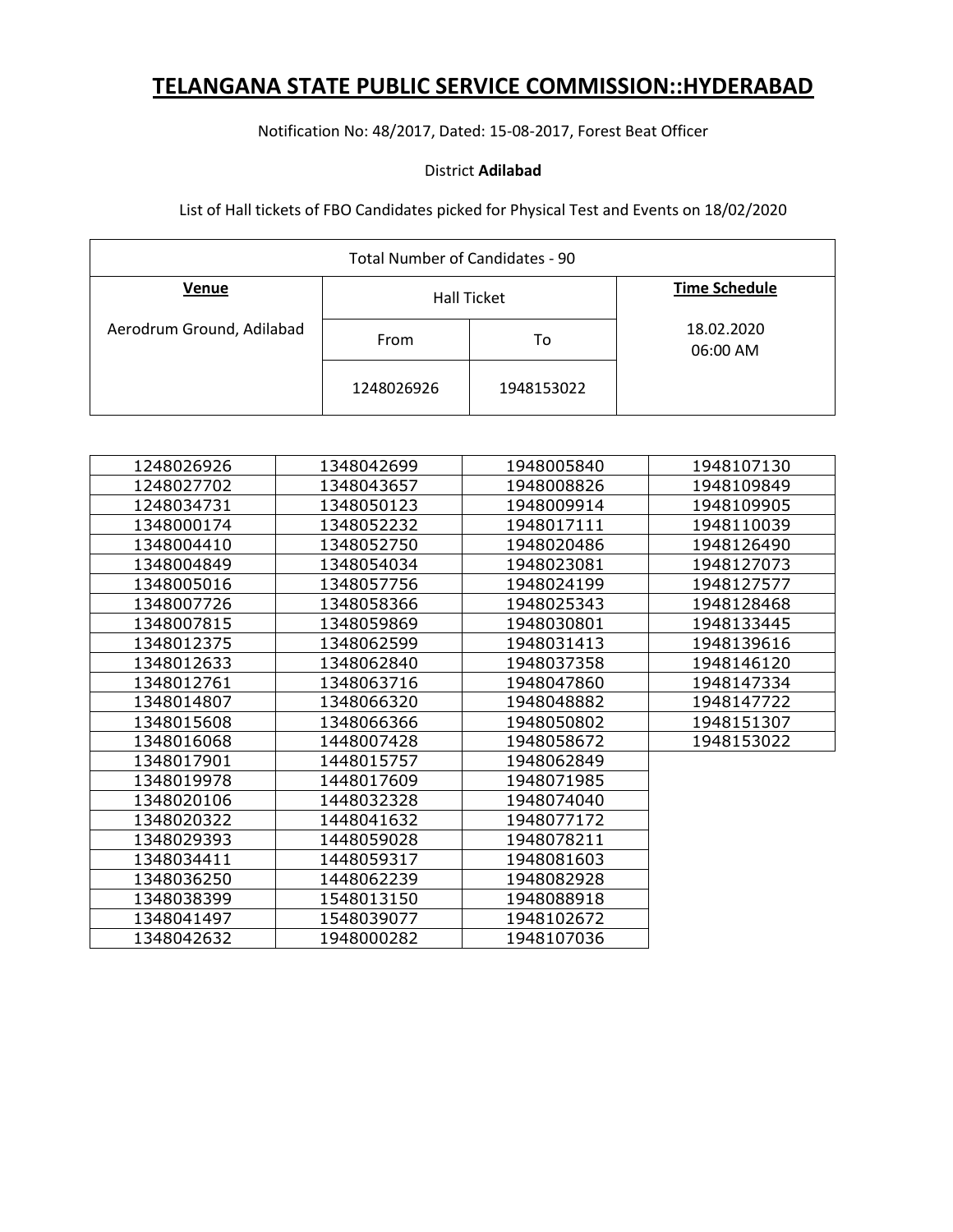Notification No: 48/2017, Dated: 15-08-2017, Forest Beat Officer.

### District **Khammam**

| Total Number of Candidates - 100                |            |                    |                        |  |
|-------------------------------------------------|------------|--------------------|------------------------|--|
| Venue<br>Velugumatia Urban Park,                |            | <b>Hall Ticket</b> | <b>Time Schedule</b>   |  |
| Velugumatia Khammam (U)<br>Mandal (Gravel Road) | From       | То                 | 17.02.2020<br>06:00 AM |  |
|                                                 | 1348007934 | 1948152587         |                        |  |

| 1348007934 | 1548016596 | 1548033275 | 1548048501 |
|------------|------------|------------|------------|
| 1448060565 | 1548018661 | 1548033324 | 1648025221 |
| 1548000198 | 1548019103 | 1548033916 | 1648036217 |
| 1548000862 | 1548019514 | 1548034323 | 1948005465 |
| 1548001344 | 1548020873 | 1548034488 | 1948024596 |
| 1548002070 | 1548020938 | 1548034778 | 1948038725 |
| 1548002101 | 1548021748 | 1548035272 | 1948042682 |
| 1548002691 | 1548022609 | 1548035566 | 1948051642 |
| 1548003094 | 1548022800 | 1548036126 | 1948053306 |
| 1548004085 | 1548022917 | 1548037313 | 1948056621 |
| 1548004364 | 1548023993 | 1548038378 | 1948060927 |
| 1548004583 | 1548024063 | 1548038809 | 1948070229 |
| 1548004657 | 1548024256 | 1548038987 | 1948080736 |
| 1548005040 | 1548024831 | 1548039211 | 1948092953 |
| 1548005236 | 1548026438 | 1548039395 | 1948096680 |
| 1548005383 | 1548026769 | 1548040027 | 1948098703 |
| 1548005497 | 1548027477 | 1548040072 | 1948101580 |
| 1548005513 | 1548028648 | 1548040436 | 1948106661 |
| 1548006644 | 1548028797 | 1548040540 | 1948111154 |
| 1548009311 | 1548028887 | 1548040800 | 1948127797 |
| 1548009945 | 1548029438 | 1548040834 | 1948133935 |
| 1548012822 | 1548030108 | 1548041064 | 1948142558 |
| 1548013082 | 1548030381 | 1548044231 | 1948142782 |
| 1548014498 | 1548032961 | 1548046562 | 1948145382 |
| 1548014511 | 1548033102 | 1548046898 | 1948152587 |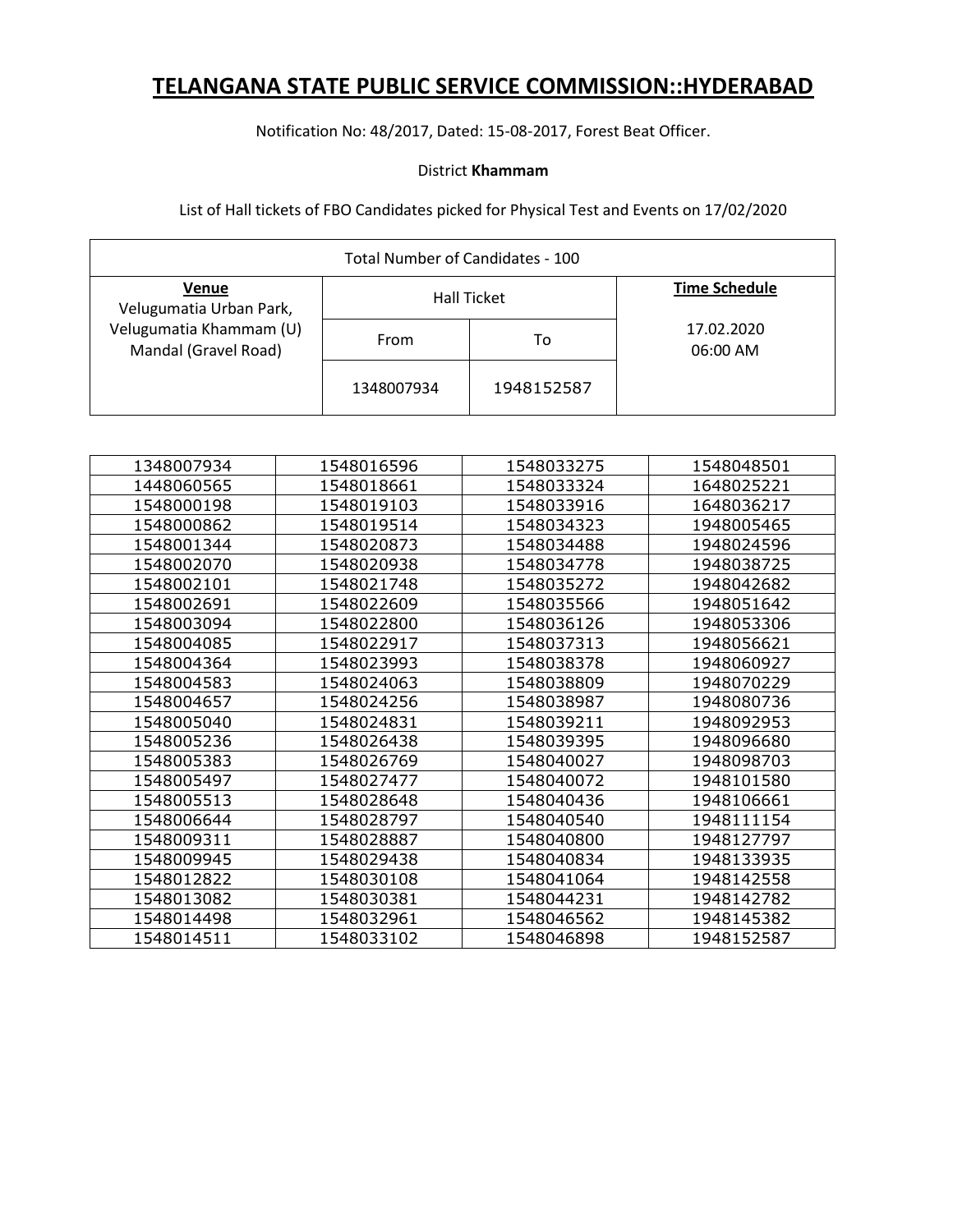### Notification No: 48/2017, Dated: 15-08-2017, Forest Beat Officer. District **Khammam** List of Hall tickets of FBO Candidates picked for Physical Test and Events on 18/02/2020

| Total Number of Candidates - 140                |            |                    |                          |  |
|-------------------------------------------------|------------|--------------------|--------------------------|--|
| Venue<br>Velugumatia Urban Park,                |            | <b>Hall Ticket</b> | <b>Time Schedule</b>     |  |
| Velugumatia Khammam (U)<br>Mandal (Gravel Road) | From       | То                 | 18.02.2020<br>$10:00$ AM |  |
|                                                 | 1448013270 | 1948152935         |                          |  |

| 1448013270 | 1548030020 | 1548046757 | 1948072118 |
|------------|------------|------------|------------|
| 1448046174 | 1548030286 | 1548046845 | 1948073412 |
| 1548000766 | 1548030552 | 1548046976 | 1948077858 |
| 1548001240 | 1548030656 | 1548047061 | 1948079764 |
| 1548003300 | 1548033268 | 1548047155 | 1948081269 |
| 1548003815 | 1548034829 | 1548047163 | 1948082718 |
| 1548003904 | 1548035133 | 1548048548 | 1948082924 |
| 1548003952 | 1548035379 | 1548048601 | 1948083079 |
| 1548007270 | 1548036866 | 1648019825 | 1948090986 |
| 1548009308 | 1548037036 | 1648036062 | 1948091781 |
| 1548009517 | 1548037728 | 1748021386 | 1948092307 |
| 1548009570 | 1548037810 | 1748024846 | 1948094621 |
| 1548010394 | 1548038266 | 1948005481 | 1948096076 |
| 1548014081 | 1548039034 | 1948012555 | 1948096396 |
| 1548014877 | 1548040572 | 1948025145 | 1948098345 |
| 1548015738 | 1548040604 | 1948027784 | 1948098505 |
| 1548015965 | 1548041179 | 1948029622 | 1948105201 |
| 1548016167 | 1548041721 | 1948036404 | 1948105832 |
| 1548019739 | 1548042409 | 1948039642 | 1948109848 |
| 1548020409 | 1548042509 | 1948046370 | 1948109949 |
| 1548020724 | 1548042672 | 1948049833 | 1948118657 |
| 1548020740 | 1548042844 | 1948050016 | 1948120059 |
| 1548022004 | 1548043269 | 1948050143 | 1948121130 |
| 1548024196 | 1548043602 | 1948050973 | 1948126320 |
| 1548024389 | 1548043724 | 1948051378 | 1948130463 |
| 1548025660 | 1548044718 | 1948052951 | 1948131364 |
| 1548026125 | 1548044865 | 1948054497 | 1948131733 |
| 1548026223 | 1548045299 | 1948057904 | 1948134507 |
| 1548026265 | 1548045732 | 1948057934 | 1948142511 |
| 1548026322 | 1548045802 | 1948058325 | 1948145438 |
| 1548026354 | 1548045814 | 1948062338 | 1948146471 |
| 1548026503 | 1548045821 | 1948064121 | 1948147261 |
| 1548026899 | 1548045899 | 1948067288 | 1948148008 |
| 1548027099 | 1548045920 | 1948068589 | 1948148225 |
| 1548028516 | 1548046732 | 1948070920 | 1948152935 |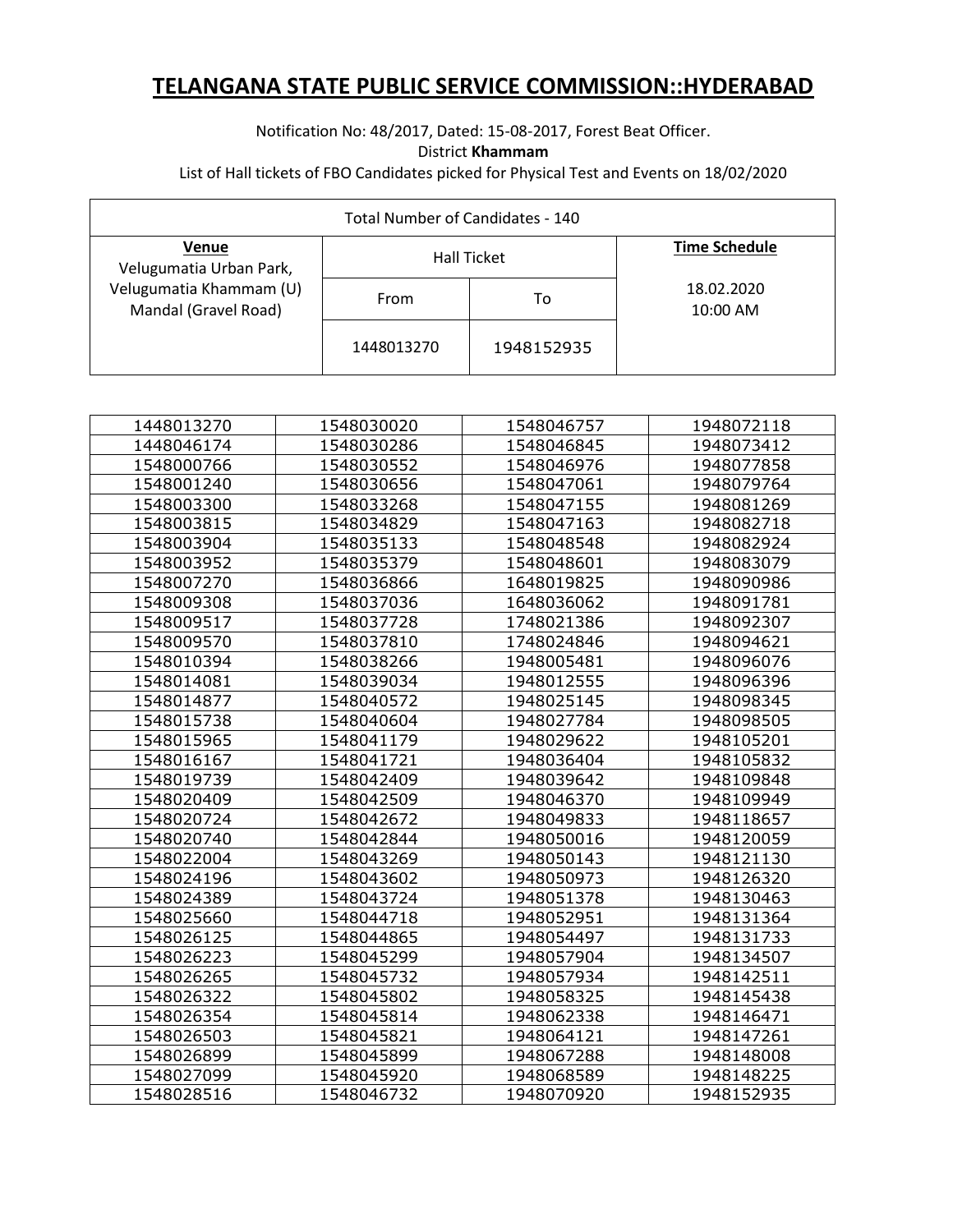Notification No: 48/2017, Dated: 15-08-2017, Forest Beat Officer

### District **Warangal**

| Total Number of Candidates - 113   |            |                    |                        |  |
|------------------------------------|------------|--------------------|------------------------|--|
| Venue<br>Kakatiya University,      |            | <b>Hall Ticket</b> | <b>Time Schedule</b>   |  |
| Bheemaram, Hanamkonda,<br>Warangal | From       | To                 | 16.02.2020<br>06:00 AM |  |
|                                    | 1348001587 | 1948151315         |                        |  |

| 1348001587 | 1448022130 | 1448036531 | 1948003701 |
|------------|------------|------------|------------|
| 1348026806 | 1448022431 | 1448036709 | 1948012922 |
| 1348027075 | 1448022566 | 1448037455 | 1948013838 |
| 1448001309 | 1448022629 | 1448037963 | 1948021442 |
| 1448002667 | 1448022856 | 1448040766 | 1948029180 |
| 1448003423 | 1448023176 | 1448044883 | 1948035266 |
| 1448005661 | 1448023243 | 1448045071 | 1948050327 |
| 1448005872 | 1448023275 | 1448045217 | 1948063437 |
| 1448006384 | 1448023497 | 1448045386 | 1948066203 |
| 1448006592 | 1448025757 | 1448045965 | 1948068497 |
| 1448007243 | 1448026301 | 1448047183 | 1948088716 |
| 1448008605 | 1448026629 | 1448048077 | 1948097682 |
| 1448009364 | 1448027027 | 1448048141 | 1948098836 |
| 1448009535 | 1448028216 | 1448050113 | 1948109223 |
| 1448011583 | 1448028383 | 1448051028 | 1948113249 |
| 1448011750 | 1448029384 | 1448054319 | 1948115175 |
| 1448012859 | 1448030412 | 1448054676 | 1948125543 |
| 1448013491 | 1448030450 | 1448058677 | 1948125920 |
| 1448016189 | 1448030503 | 1448059720 | 1948133427 |
| 1448016229 | 1448031863 | 1448061152 | 1948142583 |
| 1448016321 | 1448032280 | 1448063727 | 1948146940 |
| 1448017080 | 1448033606 | 1448064429 | 1948148767 |
| 1448017992 | 1448034114 | 1548001921 | 1948151315 |
| 1448018209 | 1448034613 | 1548008301 |            |
| 1448018216 | 1448034843 | 1548022509 |            |
| 1448019074 | 1448035101 | 1548023911 |            |
| 1448019598 | 1448035663 | 1548026248 |            |
| 1448019803 | 1448035799 | 1648028816 |            |
| 1448020956 | 1448036030 | 1648035332 |            |
| 1448021740 | 1448036055 | 1748024793 |            |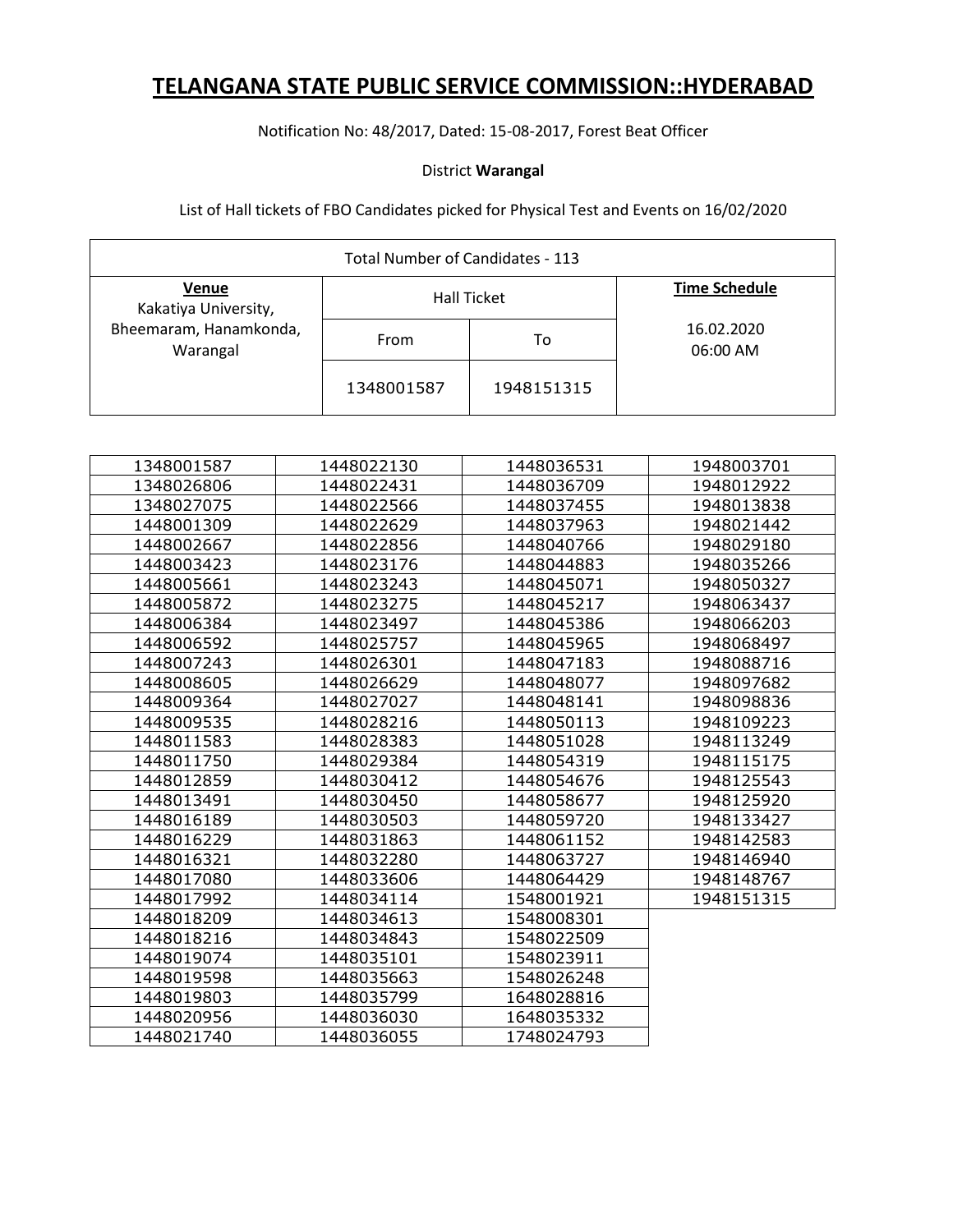### Notification No: 48/2017 Dated: 15-02-2017, Forest Beat Officer

### District **Warangal**

| Total Number of Candidates - 100   |            |                    |                        |  |
|------------------------------------|------------|--------------------|------------------------|--|
| Venue<br>Kakatiya University,      |            | <b>Hall Ticket</b> | <b>Time Schedule</b>   |  |
| Bheemaram, Hanamkonda,<br>Warangal | From       | To                 | 17.02.2020<br>06:00 AM |  |
|                                    | 1148014950 | 1448055406         |                        |  |

| 1148014950 | 1448007773 | 1448023312 | 1448036784 |
|------------|------------|------------|------------|
| 1348026577 | 1448008890 | 1448023493 | 1448037229 |
| 1348058069 | 1448009199 | 1448023542 | 1448037373 |
| 1348067242 | 1448009405 | 1448023800 | 1448037465 |
| 1448000187 | 1448010408 | 1448023859 | 1448039371 |
| 1448000216 | 1448011856 | 1448023896 | 1448040280 |
| 1448000229 | 1448012128 | 1448024913 | 1448040339 |
| 1448000439 | 1448012738 | 1448025150 | 1448042186 |
| 1448000512 | 1448012868 | 1448027009 | 1448045827 |
| 1448000544 | 1448013755 | 1448027797 | 1448045937 |
| 1448001161 | 1448014047 | 1448027802 | 1448046515 |
| 1448001434 | 1448014442 | 1448029867 | 1448047527 |
| 1448002462 | 1448014713 | 1448030126 | 1448049737 |
| 1448002524 | 1448015958 | 1448031082 | 1448049877 |
| 1448002984 | 1448016010 | 1448031123 | 1448049944 |
| 1448003268 | 1448016131 | 1448031559 | 1448050153 |
| 1448003490 | 1448016594 | 1448031629 | 1448051614 |
| 1448003631 | 1448016975 | 1448032185 | 1448052222 |
| 1448003692 | 1448018102 | 1448032972 | 1448053120 |
| 1448004230 | 1448019588 | 1448033961 | 1448053207 |
| 1448004420 | 1448019660 | 1448034143 | 1448053616 |
| 1448005607 | 1448019745 | 1448034152 | 1448053633 |
| 1448006412 | 1448020223 | 1448034395 | 1448054013 |
| 1448007557 | 1448020226 | 1448035443 | 1448055220 |
| 1448007677 | 1448021949 | 1448035533 | 1448055406 |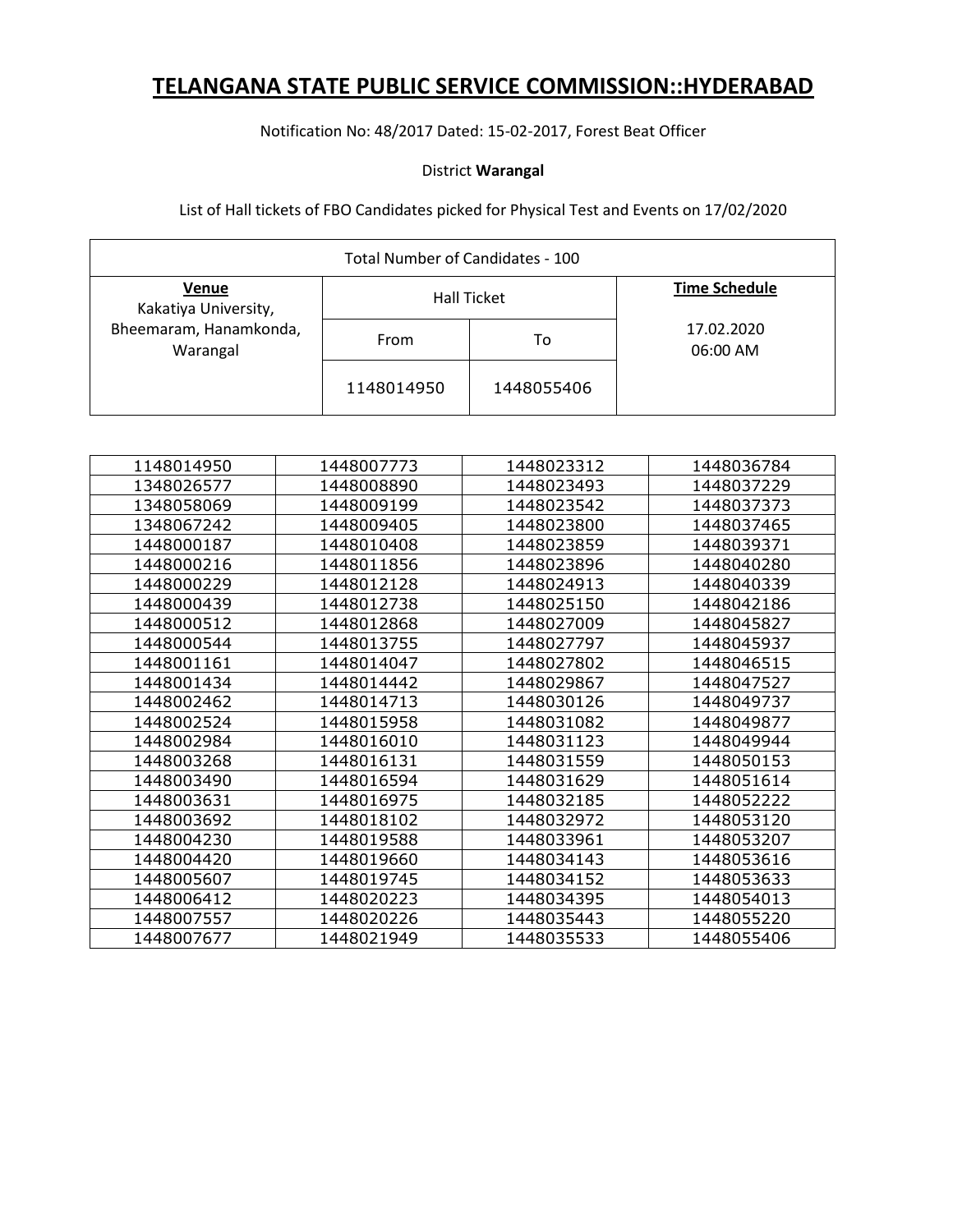Notification No: 48/2017, Dated: 15-08-2017, Forest Beat Officer

### District **Warangal**

| Total Number of Candidates - 89    |            |                    |                        |  |
|------------------------------------|------------|--------------------|------------------------|--|
| Venue<br>Kakatiya University,      |            | <b>Hall Ticket</b> | <b>Time Schedule</b>   |  |
| Bheemaram, Hanamkonda,<br>Warangal | From       | To                 | 18.02.2020<br>06:00 AM |  |
|                                    | 1448056451 | 1948152363         |                        |  |

| 1448056451 | 1948049023 | 1948113855 |
|------------|------------|------------|
| 1448056665 | 1948049880 | 1948116860 |
| 1448058905 | 1948050355 | 1948118253 |
| 1448060368 | 1948051830 | 1948119071 |
| 1448061378 | 1948058454 | 1948119503 |
| 1448061453 | 1948058550 | 1948120193 |
| 1448061714 | 1948059338 | 1948120612 |
| 1448062554 | 1948061765 | 1948122062 |
| 1448062562 | 1948063910 | 1948124175 |
| 1448063056 | 1948064523 | 1948125024 |
| 1448063411 | 1948065288 | 1948127895 |
| 1448065047 | 1948065575 | 1948129509 |
| 1548003833 | 1948067656 | 1948129733 |
| 1548008129 | 1948072884 | 1948130752 |
| 1548014798 | 1948076266 | 1948134109 |
| 1548032940 | 1948079482 | 1948134712 |
| 1548033668 | 1948088375 | 1948135191 |
| 1648025388 | 1948088665 | 1948136703 |
| 1648029036 | 1948091525 | 1948138132 |
| 1748021355 | 1948097955 | 1948139238 |
| 1948006184 | 1948099225 | 1948140447 |
| 1948016926 | 1948099285 | 1948141906 |
| 1948028787 | 1948100706 | 1948142912 |
| 1948030819 | 1948101540 | 1948143118 |
| 1948035084 | 1948101572 | 1948143480 |
| 1948035520 | 1948101754 | 1948145651 |
| 1948041173 | 1948102284 | 1948147991 |
| 1948046503 | 1948109443 | 1948148978 |
| 1948047942 | 1948109605 | 1948152363 |
| 1948048312 | 1948110654 |            |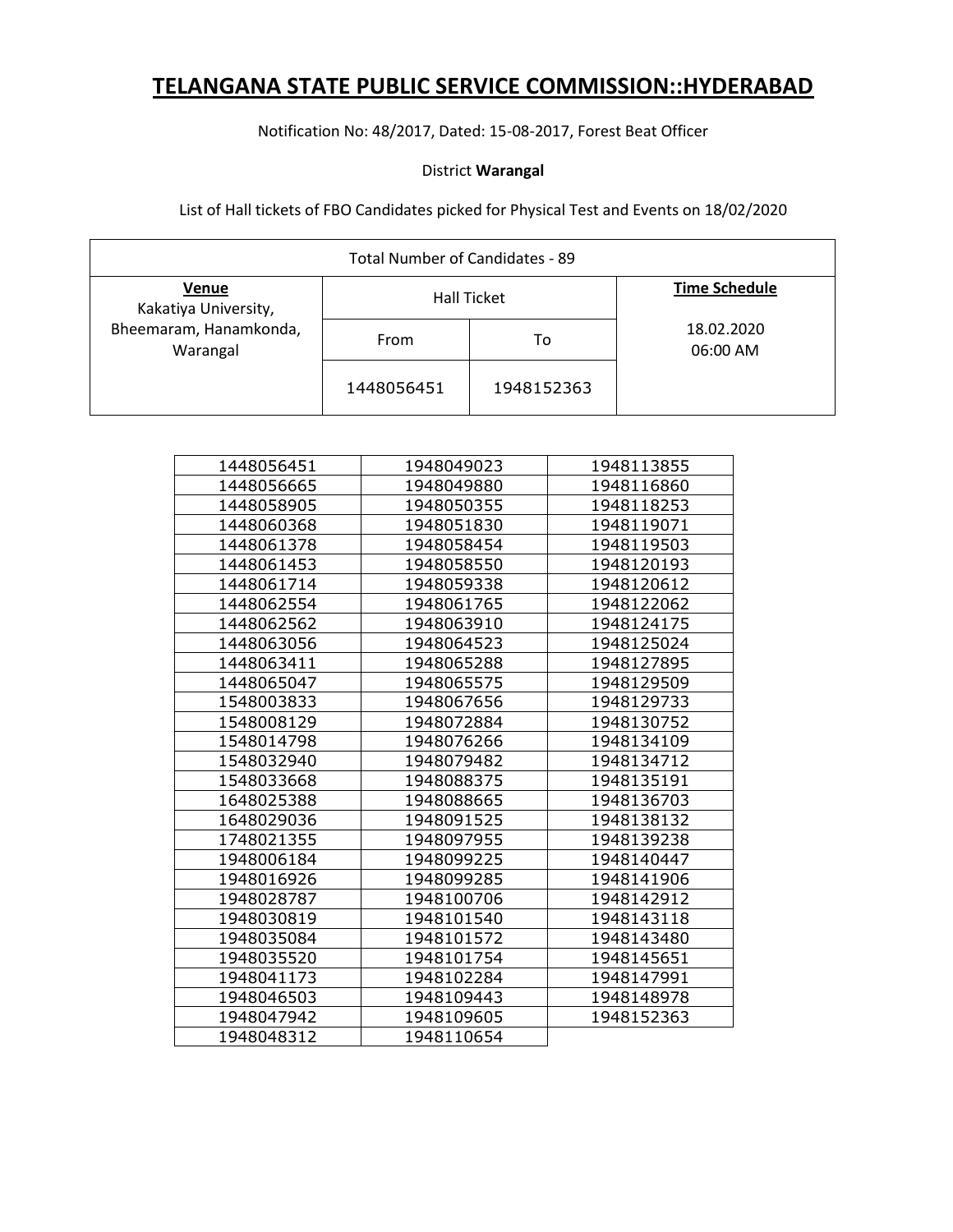Notification No: 48/2017, Dated: 15-08-2017, Forest Beat Officer.

### District **Karimnagar**

| Total Number of Candidates - 66                                |            |                    |                        |  |
|----------------------------------------------------------------|------------|--------------------|------------------------|--|
| <b>Venue</b>                                                   |            | <b>Hall Ticket</b> | <b>Time Schedule</b>   |  |
| Shatavahana University Inside<br>Road, Shatavahana University, | From       | То                 | 17.02.2020<br>06:00 AM |  |
| Malkapur Road, Chinthakunta,<br>Karimnagar.                    | 1248026496 | 1948147662         |                        |  |

| 1248026496 | 1348057074 | 1948059314 |
|------------|------------|------------|
| 1348001728 | 1348058213 | 1948060843 |
| 1348003468 | 1348058531 | 1948063925 |
| 1348004074 | 1348059034 | 1948077193 |
| 1348005698 | 1348062313 | 1948080195 |
| 1348006647 | 1348062331 | 1948083294 |
| 1348006893 | 1348062942 | 1948084892 |
| 1348008839 | 1348063690 | 1948085263 |
| 1348010376 | 1348064288 | 1948086018 |
| 1348010900 | 1348065964 | 1948095060 |
| 1348020306 | 1348066351 | 1948096412 |
| 1348024122 | 1448022304 | 1948100776 |
| 1348026427 | 1448032425 | 1948104180 |
| 1348034361 | 1448034866 | 1948104709 |
| 1348035414 | 1448035814 | 1948130392 |
| 1348036807 | 1448037072 | 1948142896 |
| 1348044122 | 1448047356 | 1948146564 |
| 1348047880 | 1448051989 | 1948147662 |
| 1348050824 | 1448057313 |            |
| 1348052134 | 1448063296 |            |
| 1348052288 | 1848026669 |            |
| 1348053482 | 1948004295 |            |
| 1348053923 | 1948019016 |            |
| 1348055723 | 1948036526 |            |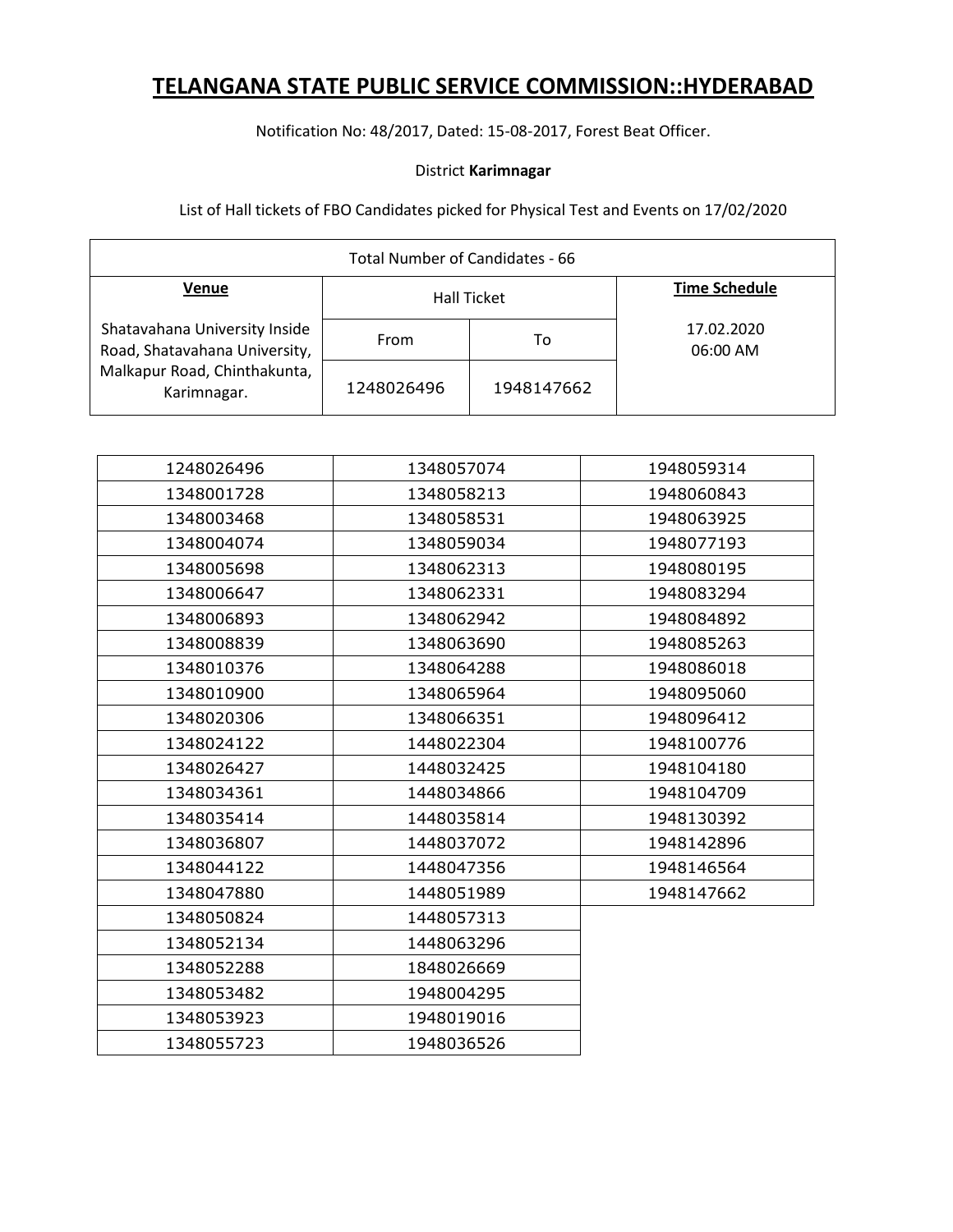Notification No: 48/2017, Dated: 15-08-2017, Forest Beat Officer.

### District **Karimnagar**

| Total Number of Candidates - 140                               |            |                    |                        |  |
|----------------------------------------------------------------|------------|--------------------|------------------------|--|
| Venue                                                          |            | <b>Hall Ticket</b> | <b>Time Schedule</b>   |  |
| Shatavahana University Inside<br>Road, Shatavahana University, | From       | То                 | 18.02.2020<br>06:00 AM |  |
| Malkapur Road, Chinthakunta,<br>Karimnagar                     | 1248001785 | 1948145708         |                        |  |

| 1248001785 | 1348035332 | 1348053602 | 1448009657 | 1948047455 | 1948100603 |
|------------|------------|------------|------------|------------|------------|
| 1248023258 | 1348035341 | 1348053648 | 1448014568 | 1948048211 | 1948101168 |
| 1348002464 | 1348036116 | 1348054627 | 1448018272 | 1948052040 | 1948107326 |
| 1348003505 | 1348036625 | 1348055492 | 1448018498 | 1948052523 | 1948110891 |
| 1348003517 | 1348037621 | 1348057188 | 1448020051 | 1948055908 | 1948111262 |
| 1348004542 | 1348037807 | 1348057305 | 1448021487 | 1948057347 | 1948112416 |
| 1348006344 | 1348039283 | 1348057831 | 1448024436 | 1948059298 | 1948113238 |
| 1348006657 | 1348039543 | 1348058310 | 1448038283 | 1948060105 | 1948115020 |
| 1348007653 | 1348039548 | 1348059512 | 1448047698 | 1948061537 | 1948117081 |
| 1348008337 | 1348039704 | 1348060069 | 1848017599 | 1948062671 | 1948117819 |
| 1348012084 | 1348039848 | 1348060208 | 1948003895 | 1948070361 | 1948122107 |
| 1348013252 | 1348045153 | 1348061770 | 1948015176 | 1948070413 | 1948128357 |
| 1348013606 | 1348045950 | 1348062308 | 1948016085 | 1948076845 | 1948128394 |
| 1348014195 | 1348046800 | 1348063774 | 1948016833 | 1948077959 | 1948129700 |
| 1348014835 | 1348047011 | 1348064232 | 1948018046 | 1948084142 | 1948135820 |
| 1348022632 | 1348047181 | 1348065057 | 1948019309 | 1948084787 | 1948138610 |
| 1348023101 | 1348047259 | 1348066041 | 1948020101 | 1948086705 | 1948139286 |
| 1348025892 | 1348049652 | 1348067156 | 1948026650 | 1948087462 | 1948139398 |
| 1348031972 | 1348049963 | 1348067684 | 1948028546 | 1948088916 | 1948142249 |
| 1348034460 | 1348050502 | 1348068079 | 1948029551 | 1948092618 | 1948145708 |
| 1348034551 | 1348051643 | 1348068124 | 1948035647 | 1948093047 |            |
| 1348034745 | 1348051904 | 1348068815 | 1948039562 | 1948095313 |            |
| 1348034990 | 1348052494 | 1448004192 | 1948046159 | 1948096443 |            |
| 1348035187 | 1348052713 | 1448008529 | 1948047283 | 1948096985 |            |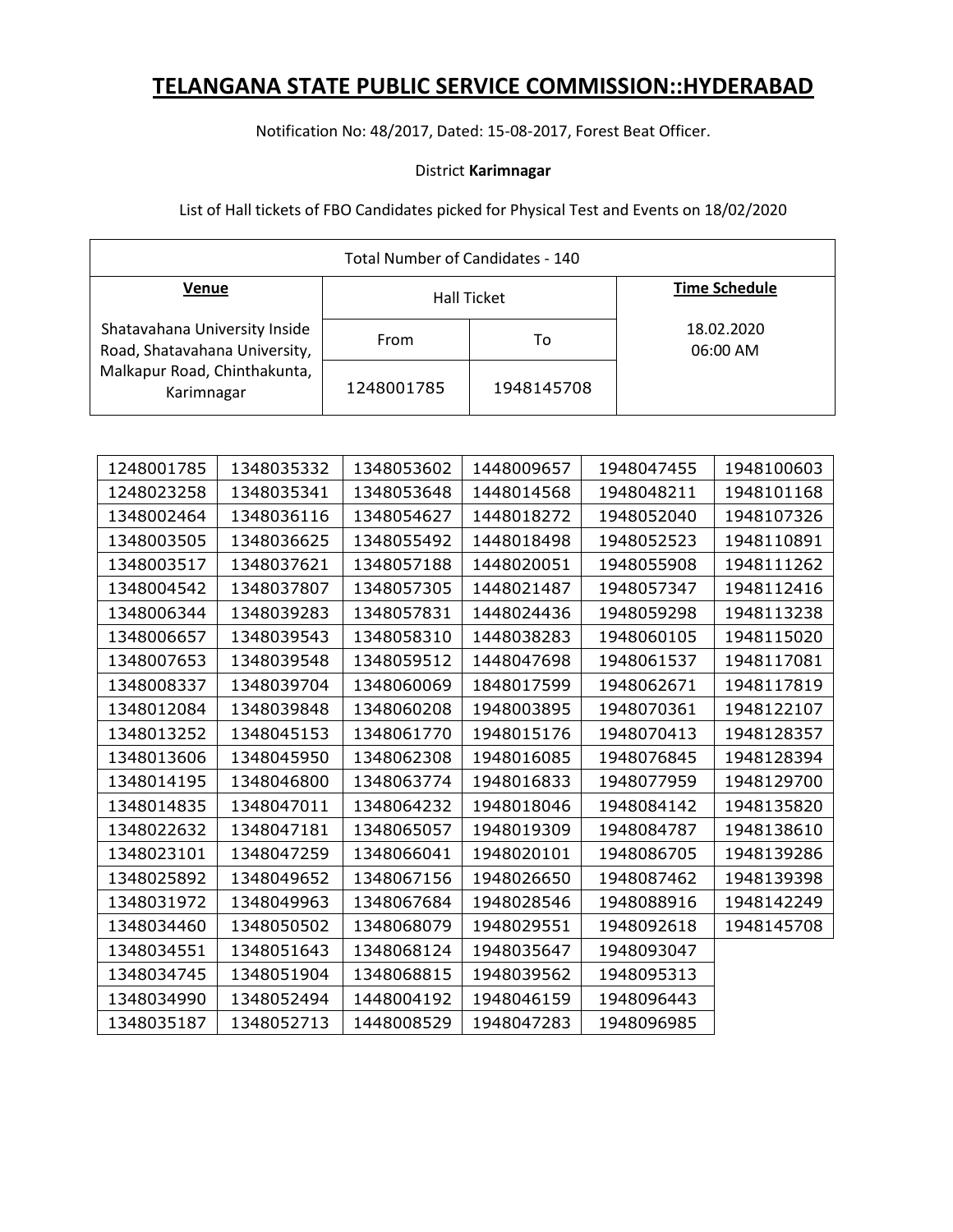Notification No: 48/2017, Dated: 15-08-2017, Forest Beat Officer.

### District **Hyderabad**

| Total Number of Candidates - 22      |            |                    |                        |  |
|--------------------------------------|------------|--------------------|------------------------|--|
| Venue                                |            | <b>Hall Ticket</b> | <b>Time Schedule</b>   |  |
| Nehru Zoological Park,<br>Hyderabad. | From       | То                 | 17.02.2020<br>06:00 AM |  |
|                                      | 1648013027 | 1948077885         |                        |  |

| 1648013027 |
|------------|
| 1948020995 |
| 1948029979 |
| 1948032613 |
| 1948045978 |
| 1948062752 |
| 1948067811 |
| 1948071603 |
| 1948076237 |
| 1948078532 |
| 1948079845 |
| 1948087319 |
| 1948093234 |
| 1948094905 |
| 1948112435 |
| 1948114875 |
| 1948124683 |
| 1948133472 |
| 1948143535 |
| 1948144311 |
| 1548034973 |
| 1948077885 |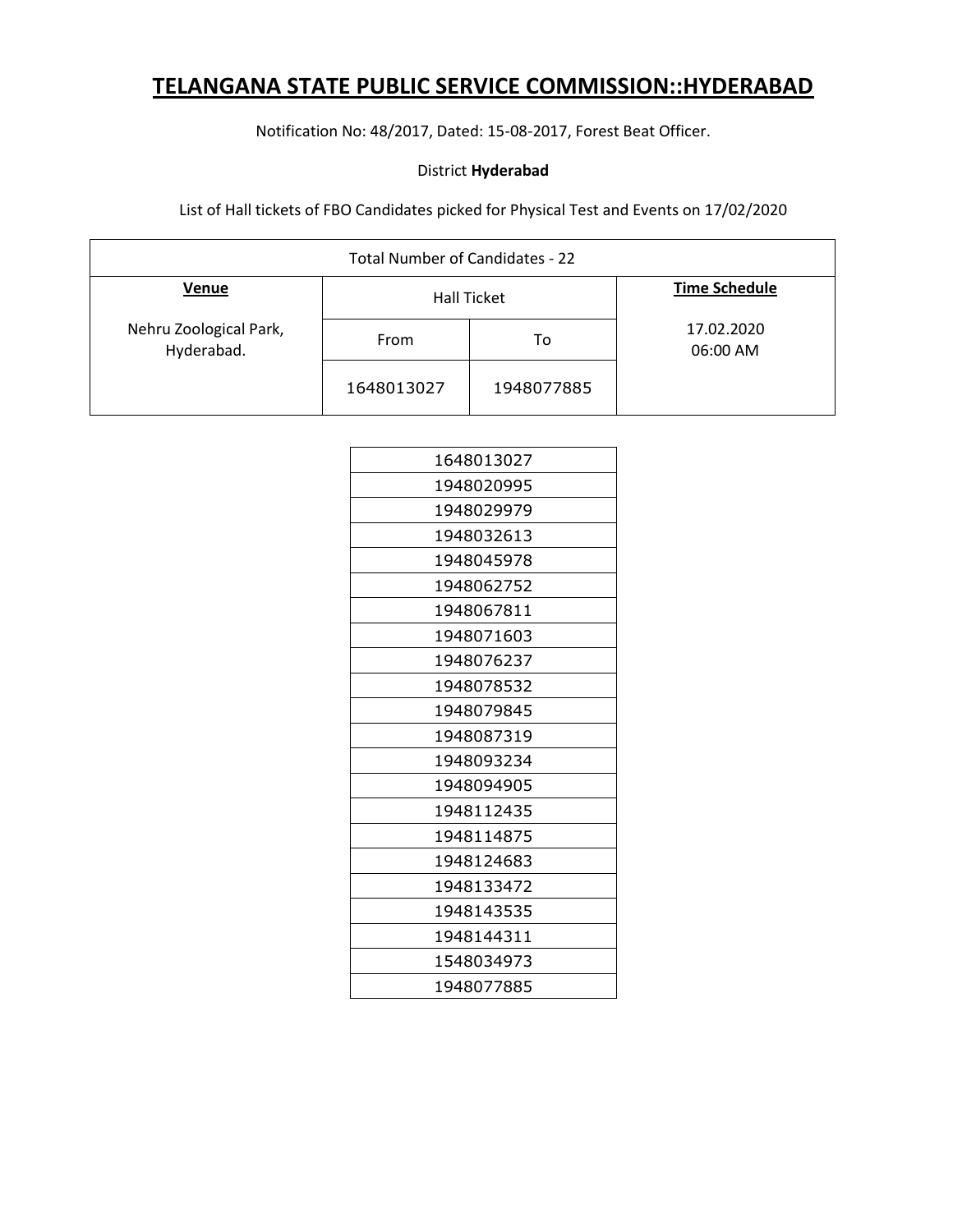Notification No: 48/2017, Dated: 15-08-2017, Forest Beat Officer.

### District **Ranga Reddy**

| Total Number of Candidates - 61      |                    |            |                        |  |
|--------------------------------------|--------------------|------------|------------------------|--|
| Venue                                | <b>Hall Ticket</b> |            | <b>Time Schedule</b>   |  |
| Nehru Zoological Park,<br>Hyderabad. | From               | To         | 17.02.2020<br>06:00 AM |  |
|                                      | 1348009715         | 1948151105 |                        |  |

| 1348009715 | 1948036220<br>1948111389 |            |
|------------|--------------------------|------------|
| 1548004969 | 1948038930               | 1948119636 |
| 1748019349 | 1948039432               | 1948122420 |
| 1748024546 | 1948055731               | 1948123244 |
| 1948008650 | 1948058185               | 1948123523 |
| 1948009411 | 1948058368               | 1948130595 |
| 1948010583 | 1948066921               | 1948137046 |
| 1948014766 | 1948067693               | 1948141098 |
| 1948019213 | 1948068047               | 1948143428 |
| 1948019931 | 1948068973               | 1948143967 |
| 1948020377 | 1948072737               | 1948147115 |
| 1948020505 | 1948075048               | 1948151055 |
| 1948021149 | 1948077055               | 1948151105 |
| 1948022086 | 1948082032               |            |
| 1948023206 | 1948082744               |            |
| 1948024484 | 1948084988               |            |
| 1948024493 | 1948087603               |            |
| 1948026067 | 1948087924               |            |
| 1948027916 | 1948088363               |            |
| 1948032340 | 1948089033               |            |
| 1948032786 | 1948093889               |            |
| 1948033164 | 1948094624               |            |
| 1948033207 | 1948101689               |            |
| 1948035547 | 1948103517               |            |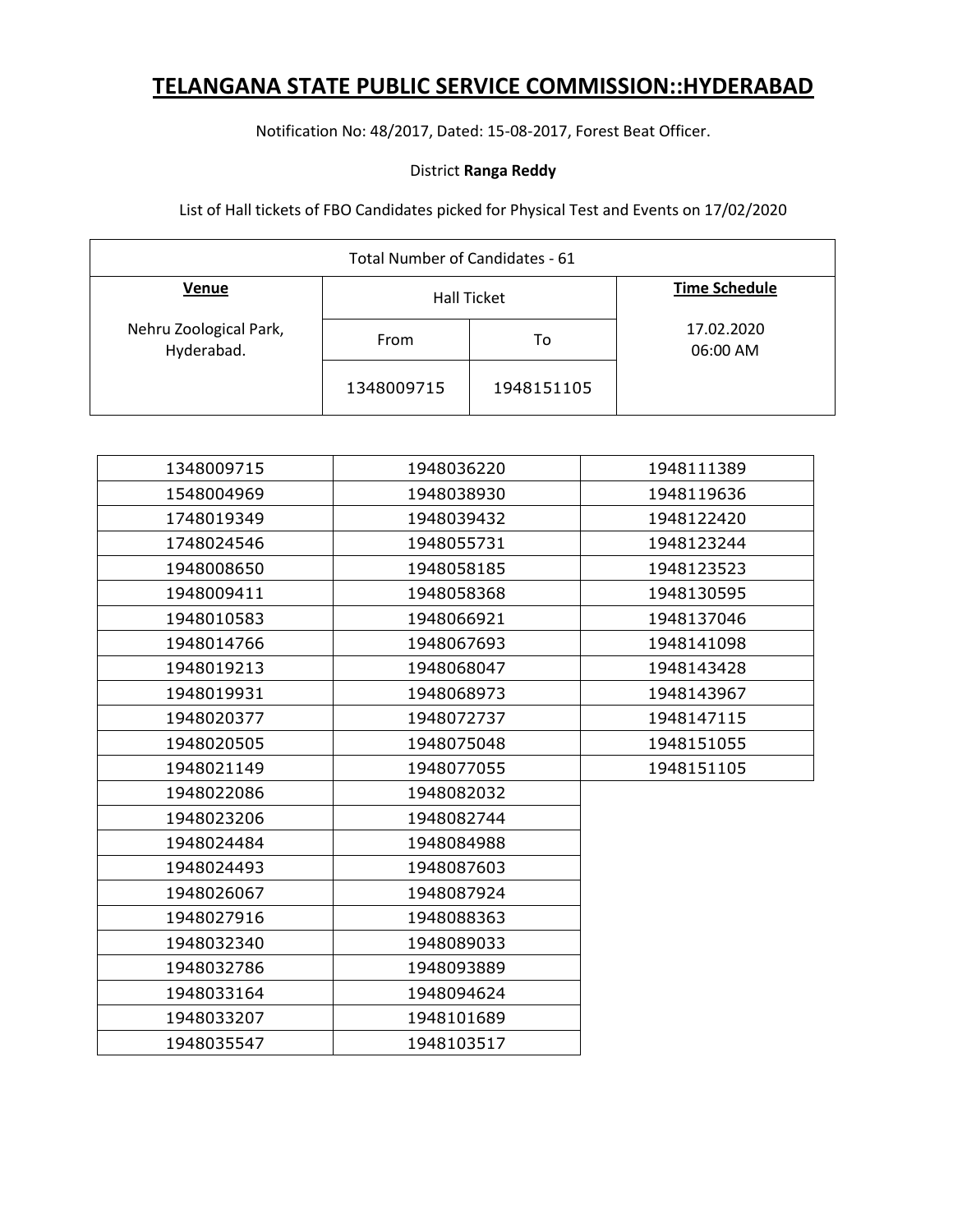Notification No: 48/2017, Dated: 15-08-2017, Forest Beat Officer

### District **Mahabubnagar**

List of Hall tickets of FBO Candidates picked for Physical Test and Events on 17/02/2020

| Total Number of Candidates - 75                                                                            |  |            |                    |            |                        |
|------------------------------------------------------------------------------------------------------------|--|------------|--------------------|------------|------------------------|
| Venue                                                                                                      |  |            | <b>Hall Ticket</b> |            | <b>Time Schedule</b>   |
| TSIIC-GIP (Green Industrial<br>Park), Polepalli SEZ (Special                                               |  | From<br>To |                    |            | 17.02.2020<br>06:00 AM |
| Economic Zone) Polepalli<br>Zone, Near Golapally,<br>Macharam (V), Jadcherla (M)<br>Mahabubnagar District. |  | 1648026906 | 1948149423         |            |                        |
| 1648026906                                                                                                 |  | 1848020301 |                    |            | 1948031259             |
| 1848000362                                                                                                 |  | 1848021610 |                    |            | 1948037749             |
| 1848000629                                                                                                 |  | 1848021736 |                    |            | 1948039986             |
| 1848000955                                                                                                 |  | 1848023421 |                    |            | 1948046411             |
| 1848001240                                                                                                 |  | 1848023609 |                    |            | 1948047127             |
| 1848003062                                                                                                 |  | 1848023845 |                    |            | 1948049782             |
| 1848003809                                                                                                 |  | 1848023961 |                    |            | 1948062838             |
| 1848004356                                                                                                 |  | 1848024574 |                    |            | 1948066536             |
| 1848006134                                                                                                 |  | 1848025329 |                    | 1948066668 |                        |
| 1848007944                                                                                                 |  | 1848026469 |                    |            | 1948067701             |
| 1848008612                                                                                                 |  | 1848026908 |                    |            | 1948075996             |
| 1848008835                                                                                                 |  | 1848027177 |                    |            | 1948077230             |
| 1848009262                                                                                                 |  | 1848028417 |                    |            | 1948088073             |
| 1848009442                                                                                                 |  | 1848029027 |                    |            | 1948091725             |
| 1848010052                                                                                                 |  | 1848029770 |                    |            | 1948092104             |
| 1848011397                                                                                                 |  | 1848030287 |                    |            | 1948100809             |
| 1848012239                                                                                                 |  | 1848034985 |                    |            | 1948116312             |
| 1848014571                                                                                                 |  | 1848035122 |                    |            | 1948116365             |
| 1848016666                                                                                                 |  | 1848037055 |                    |            | 1948120326             |
| 1848016944                                                                                                 |  | 1848038365 |                    |            | 1948124573             |
| 1848017007                                                                                                 |  |            | 1848042063         |            | 1948144234             |
| 1848018157                                                                                                 |  | 1848042223 |                    |            | 1948145489             |
| 1848019406                                                                                                 |  | 1948003460 |                    |            | 1948147579             |
| 1848019445                                                                                                 |  | 1948021247 |                    |            | 1948149423             |
| 1848019589                                                                                                 |  | 1948030025 |                    |            | *1948114703            |

\*The Candidate has not attended Events due to Pregnancy and now she is permitted by the Commission to attend the Physical Test & Events at Mahabubnagar.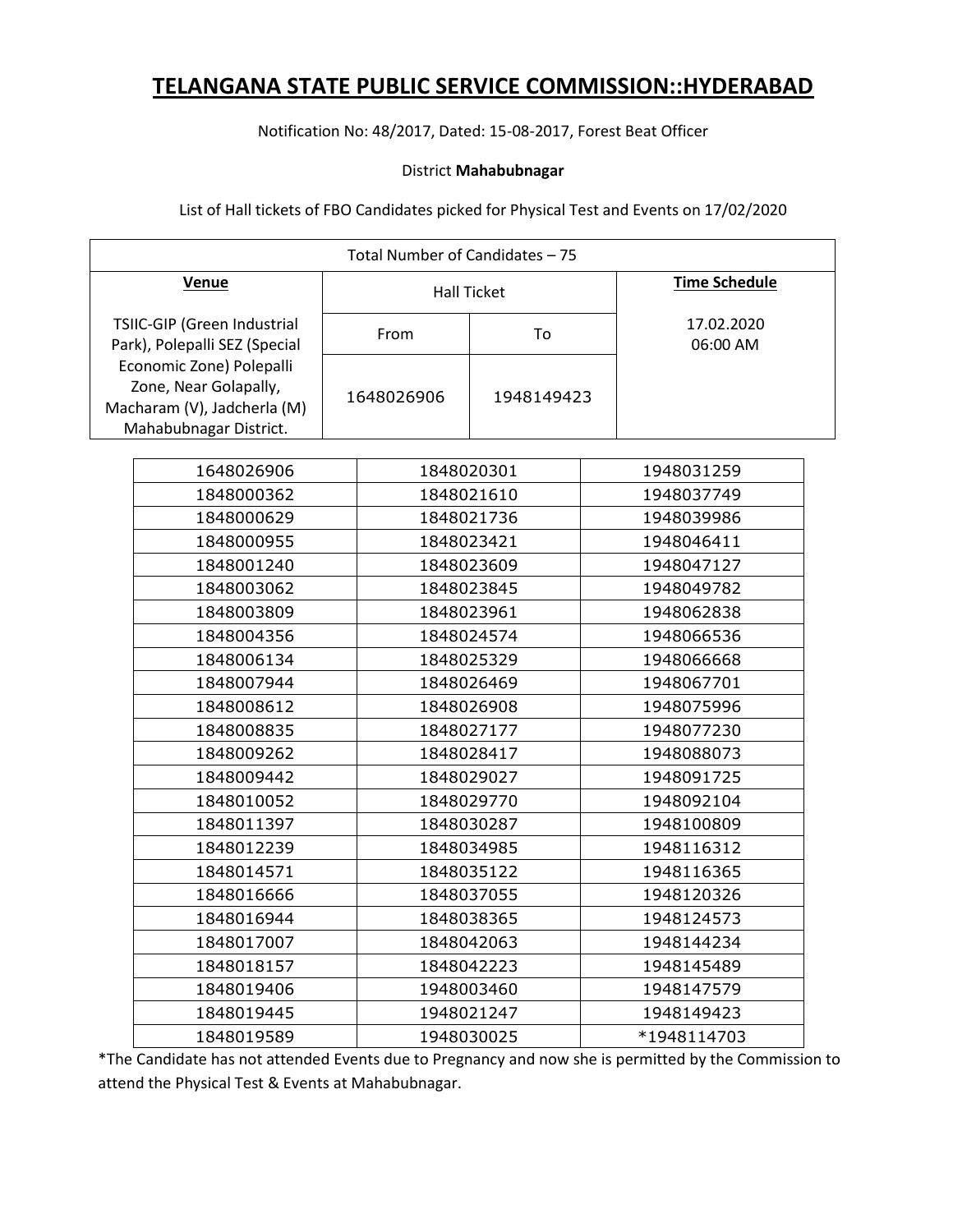Notification No: 48/2017, Dated: 15-08-2017, Forest Beat Officer

#### District **Mahabubnagar**

| Total Number of Candidates - 130                                                                           |            |                    |            |                        |            |                      |            |
|------------------------------------------------------------------------------------------------------------|------------|--------------------|------------|------------------------|------------|----------------------|------------|
| <b>Venue</b>                                                                                               |            | <b>Hall Ticket</b> |            |                        |            | <b>Time Schedule</b> |            |
| TSIIC-GIP (Green Industrial<br>Park), Polepalli SEZ (Special                                               |            | To<br>From         |            | 18.02.2020<br>06:00 AM |            |                      |            |
| Economic Zone) Polepalli<br>Zone, Near Golapally,<br>Macharam (V), Jadcherla (M)<br>Mahabubnagar District. |            |                    | 1348062199 |                        | 1948151786 |                      |            |
| 1348062199                                                                                                 | 1848019154 |                    | 1948028958 |                        | 1948086631 |                      | 1948120281 |
| 1748028601                                                                                                 | 1848020010 |                    | 1948031173 |                        | 1948087753 |                      | 1948124447 |
| 1848000030                                                                                                 | 1848020266 |                    | 1948031991 |                        | 1948088657 |                      | 1948125668 |
| 1848002961                                                                                                 | 1848021043 |                    | 1948032976 |                        | 1948088761 |                      | 1948125728 |
| 1848004756                                                                                                 | 1848022204 |                    | 1948035480 |                        | 1948089851 |                      | 1948126944 |
| 1848004845                                                                                                 | 1848023106 |                    | 1948037461 |                        | 1948091810 |                      | 1948127850 |
| 1848005360                                                                                                 | 1848023214 |                    | 1948037841 |                        | 1948093334 |                      | 1948128427 |
| 1848007584                                                                                                 | 1848023320 |                    | 1948039832 |                        | 1948094442 |                      | 1948132323 |
| 1848007777                                                                                                 | 1848023413 |                    | 1948050730 |                        | 1948098508 |                      | 1948133409 |
| 1848007987                                                                                                 | 1848023599 |                    | 1948051085 |                        | 1948100243 |                      | 1948133876 |
| 1848008646                                                                                                 | 1848030839 |                    | 1948051820 |                        | 1948102819 |                      | 1948135256 |
| 1848008904                                                                                                 | 1848037380 |                    | 1948058809 |                        | 1948103740 |                      | 1948135571 |
| 1848008906                                                                                                 | 1848040950 |                    | 1948059329 |                        | 1948106011 |                      | 1948136621 |
| 1848009094                                                                                                 | 1848044559 |                    | 1948064018 |                        | 1948108353 |                      | 1948141613 |
| 1848009844                                                                                                 | 1848044715 |                    | 1948065231 |                        | 1948108482 |                      | 1948142353 |
| 1848010458                                                                                                 | 1848045115 |                    | 1948070297 |                        | 1948108608 |                      | 1948143461 |
| 1848010844                                                                                                 | 1948000760 |                    | 1948071270 |                        | 1948108940 |                      | 1948143883 |
| 1848011869                                                                                                 | 1948001097 |                    | 1948071630 |                        | 1948109126 |                      | 1948145632 |
| 1848012010                                                                                                 | 1948009167 |                    | 1948073523 |                        | 1948109375 |                      | 1948145694 |
| 1848012228                                                                                                 | 1948011932 |                    | 1948076319 |                        | 1948109528 |                      | 1948145821 |
| 1848012699                                                                                                 | 1948014193 |                    | 1948076463 |                        | 1948112657 |                      | 1948146469 |
| 1848013367                                                                                                 | 1948024857 |                    | 1948078799 |                        | 1948113759 |                      | 1948147461 |
| 1848013470                                                                                                 | 1948027197 |                    | 1948079506 |                        | 1948116178 |                      | 1948147735 |
| 1848013750                                                                                                 | 1948027285 |                    | 1948081479 |                        | 1948116590 |                      | 1948148687 |
| 1848016391                                                                                                 | 1948028618 |                    | 1948083270 |                        | 1948116672 |                      | 1948150544 |
| 1848019047                                                                                                 | 1948028669 |                    | 1948083630 |                        | 1948118223 |                      | 1948151786 |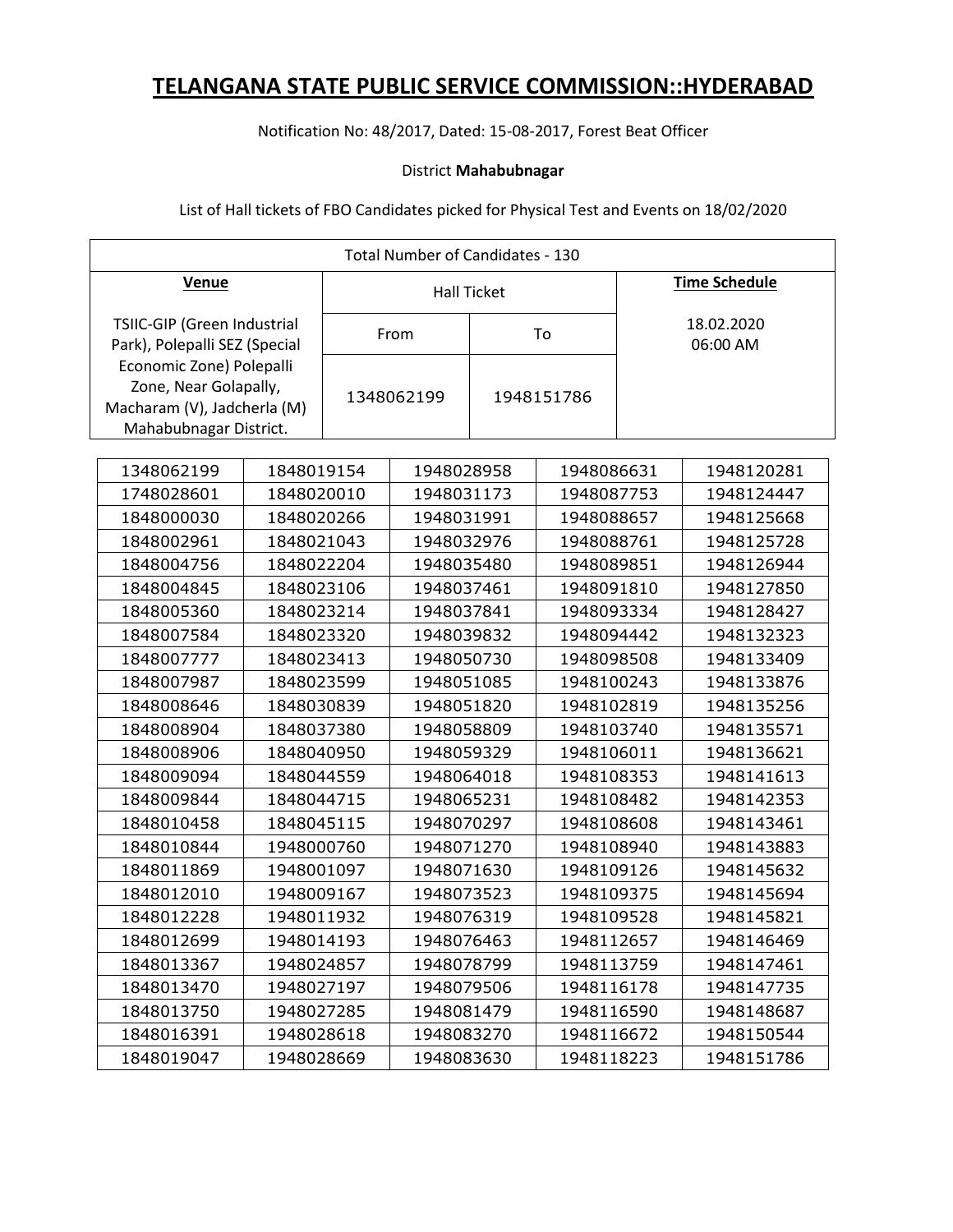Notification No: 48/2017, Dated: 15-08-2017, Forest Beat Officer.

### District **Nalgonda**

| Total Number of Candidates - 55                      |            |                    |                        |  |  |
|------------------------------------------------------|------------|--------------------|------------------------|--|--|
| <b>Venue</b><br>Neelagiri Nandanavanam               |            | <b>Hall Ticket</b> | <b>Time Schedule</b>   |  |  |
| Nature Park / Urban Lung<br>Space at Gollaguda, BTS, | From       | To                 | 17.02.2020<br>06:00 AM |  |  |
| Srinivas ngar Colony,<br>Miryalaguda Road, Nalgonda  | 1348046351 | 1948146468         |                        |  |  |

| 1348046351 | 1948012563 |
|------------|------------|
| 1548002995 | 1948014451 |
| 1548019528 | 1948026641 |
| 1548028763 | 1948031592 |
| 1648000157 | 1948033829 |
| 1648000691 | 1948034085 |
| 1648001293 | 1948035990 |
| 1648001348 | 1948054985 |
| 1648003713 | 1948056943 |
| 1648006589 | 1948058477 |
| 1648007546 | 1948058724 |
| 1648008276 | 1948065380 |
| 1648008959 | 1948066690 |
| 1648009362 | 1948073610 |
| 1648009948 | 1948094981 |
| 1648012316 | 1948104000 |
| 1648013071 | 1948106893 |
| 1648013337 | 1948107830 |
| 1648014042 | 1948114472 |
| 1648014416 | 1948116883 |
| 1648014429 | 1948119536 |
| 1648015202 | 1948125227 |
| 1648015705 | 1948127170 |
| 1648019282 | 1948136486 |
| 1648032661 | 1948136921 |
| 1648034492 | 1948144968 |
| 1648039964 | 1948146468 |
| 1948006609 |            |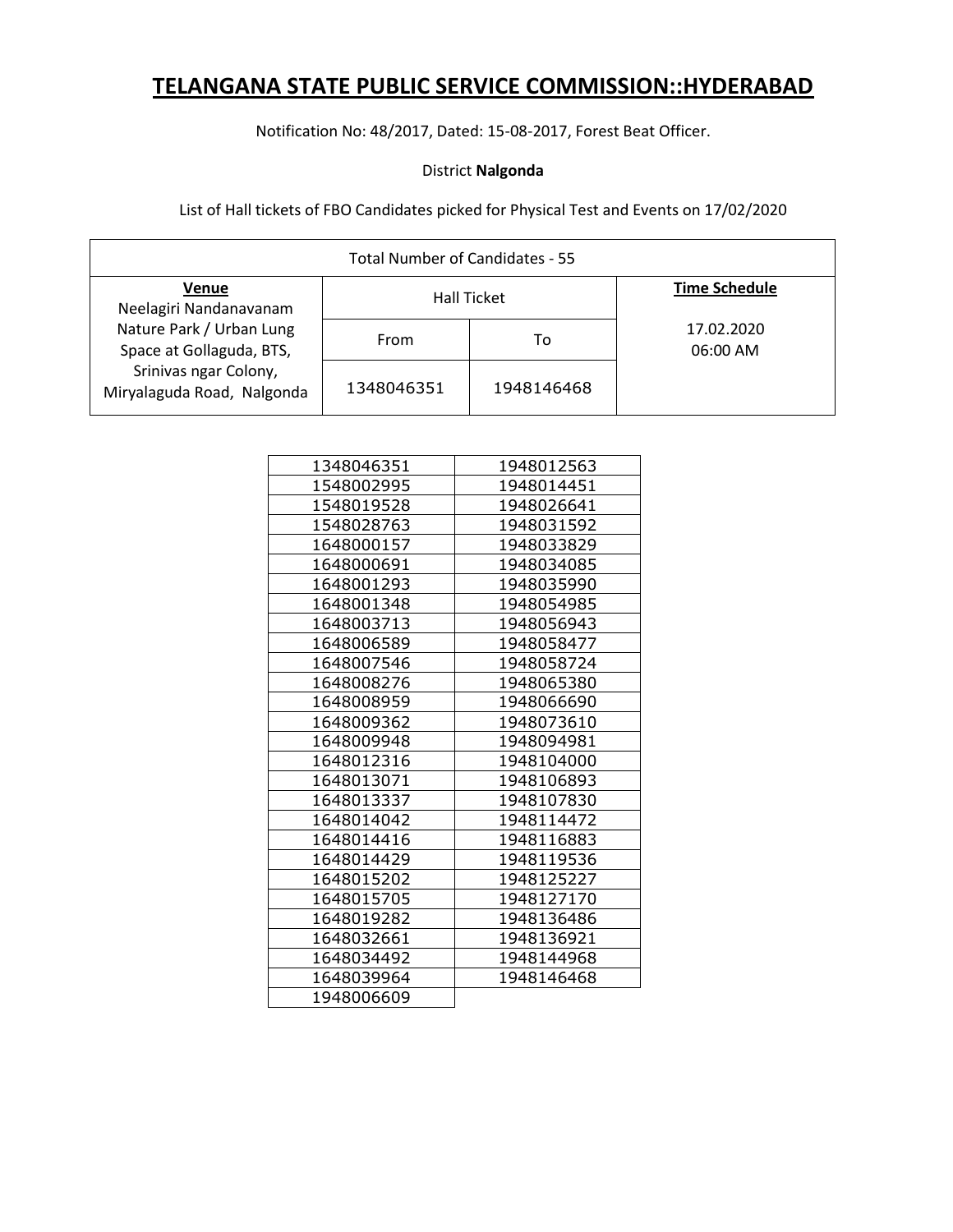Notification No: 48/2017, Dated: 15-08-2017, Forest Beat Officer.

### District **Nalgonda**

| Total Number of Candidates - 102                     |            |                    |                        |  |  |
|------------------------------------------------------|------------|--------------------|------------------------|--|--|
| Venue<br>Neelagiri Nandanavanam                      |            | <b>Hall Ticket</b> | <b>Time Schedule</b>   |  |  |
| Nature Park / Urban Lung<br>Space at Gollaguda, BTS, | From       | To                 | 18.02.2020<br>06:00 AM |  |  |
| Srinivas ngar Colony,<br>Miryalaguda Road, Nalgonda  | 1448024137 | 1948148717         |                        |  |  |

| 1448024137 | 1648013279 | 1948035081 | 1948097438 |
|------------|------------|------------|------------|
| 1648000203 | 1648013288 | 1948036426 | 1948104749 |
| 1648000561 | 1648013344 | 1948036728 | 1948106455 |
| 1648000617 | 1648013925 | 1948038495 | 1948108570 |
| 1648000749 | 1648014177 | 1948046581 | 1948108808 |
| 1648001484 | 1648014371 | 1948050353 | 1948112636 |
| 1648001519 | 1648014661 | 1948051170 | 1948116099 |
| 1648001680 | 1648016458 | 1948057119 | 1948116241 |
| 1648001725 | 1648018087 | 1948058904 | 1948117388 |
| 1648002607 | 1648019454 | 1948059772 | 1948117790 |
| 1648002713 | 1648020341 | 1948063934 | 1948123915 |
| 1648002757 | 1648028050 | 1948065556 | 1948129937 |
| 1648002843 | 1648034242 | 1948067374 | 1948133570 |
| 1648002927 | 1648034739 | 1948069627 | 1948133629 |
| 1648003465 | 1648038024 | 1948072982 | 1948136456 |
| 1648003838 | 1948014781 | 1948073150 | 1948136541 |
| 1648004491 | 1948026191 | 1948075089 | 1948141910 |
| 1648004715 | 1948027136 | 1948076838 | 1948142316 |
| 1648005075 | 1948027980 | 1948077584 | 1948142418 |
| 1648006298 | 1948028074 | 1948080978 | 1948143950 |
| 1648006453 | 1948028672 | 1948081846 | 1948144283 |
| 1648007072 | 1948028990 | 1948084984 | 1948148364 |
| 1648007508 | 1948029882 | 1948085027 | 1948148478 |
| 1648008947 | 1948030665 | 1948088261 | 1948148717 |
| 1648008948 | 1948030997 | 1948089363 |            |
| 1648013273 | 1948034813 | 1948091628 |            |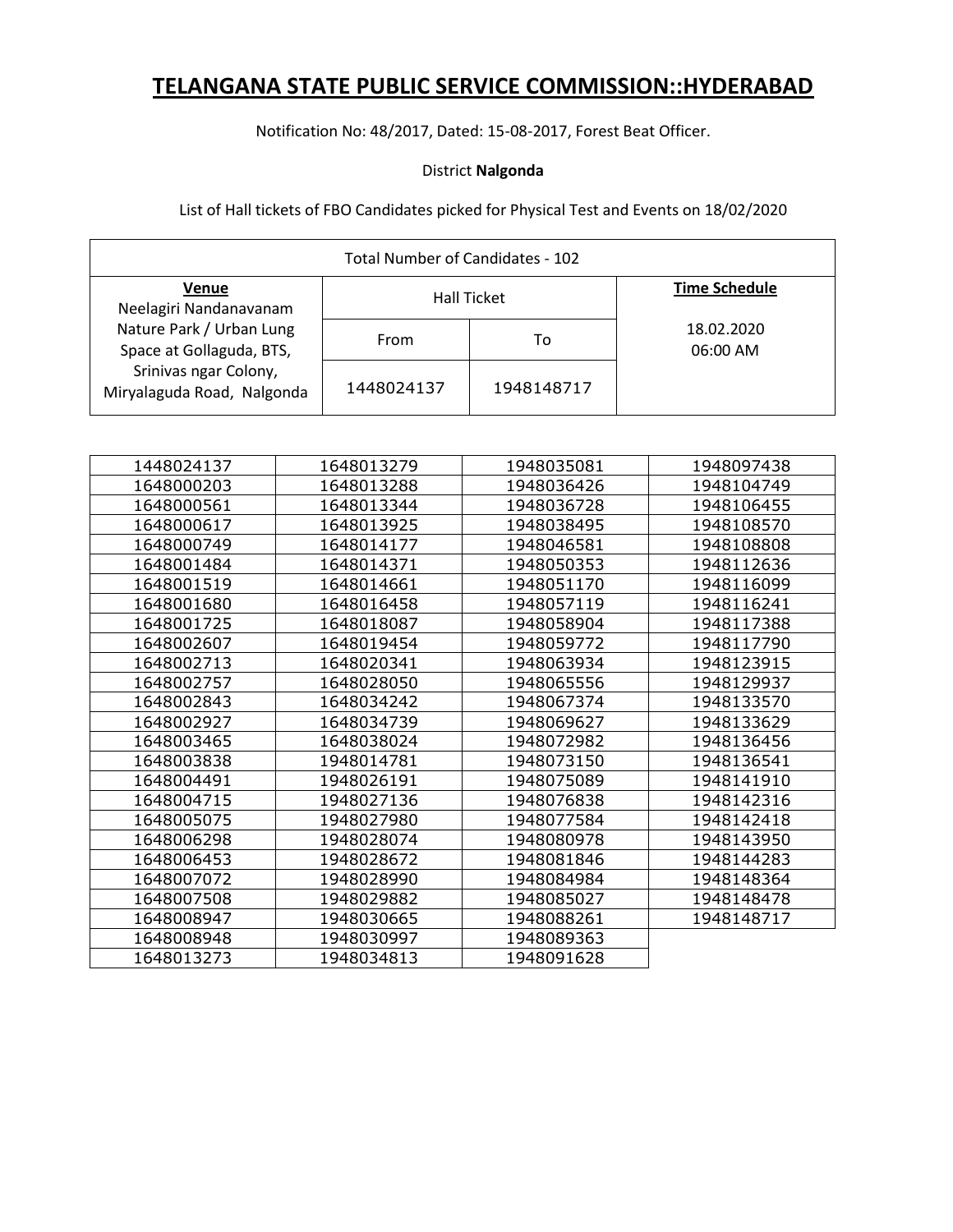Notification No: 48/2017, Dated: 15-08-2017, Forest Beat Officer.

### District **Nizamabad**

| Total Number of Candidates - 48                 |            |                    |                        |  |
|-------------------------------------------------|------------|--------------------|------------------------|--|
| <b>Venue</b>                                    |            | <b>Hall Ticket</b> | <b>Time Schedule</b>   |  |
| Sarangapur Village,<br>Nagaravana Udayan Yojana | From       | To                 | 17.02.2020<br>06:00 AM |  |
| Park, Nizamabad District.                       | 1148005622 | 1948146780         |                        |  |

| 1148005622 | 1248032051 |
|------------|------------|
| 1248002013 | 1248032489 |
| 1248003112 | 1248034479 |
| 1248004486 | 1248034590 |
| 1248004556 | 1248035091 |
| 1248006459 | 1248035340 |
| 1248007852 | 1248035814 |
| 1248008180 | 1748025316 |
| 1248008366 | 1748027327 |
| 1248008942 | 1748027457 |
| 1248010303 | 1748027562 |
| 1248010982 | 1748028456 |
| 1248015637 | 1748030061 |
| 1248021681 | 1948014255 |
| 1248023517 | 1948020160 |
| 1248024282 | 1948025563 |
| 1248024741 | 1948056877 |
| 1248026478 | 1948060132 |
| 1248026805 | 1948084077 |
| 1248027519 | 1948096116 |
| 1248029748 | 1948122832 |
| 1248030497 | 1948125841 |
| 1248030783 | 1948127713 |
| 1248030927 | 1948146780 |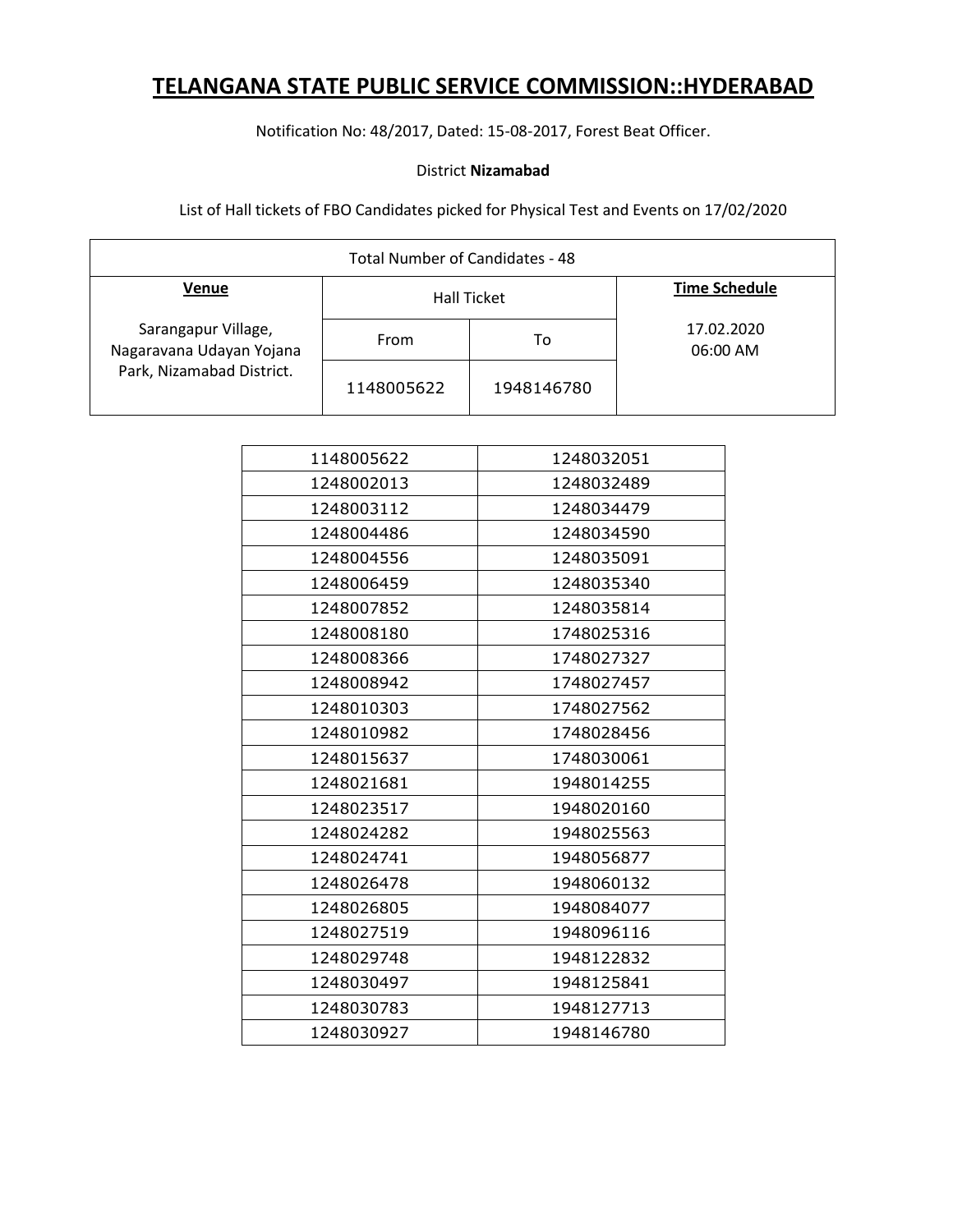Notification No: 48/2017, Dated: 15-08-2017, Forest Beat Officer

### District **Nizamabad**

| Total Number of Candidates - 117                |            |                    |                        |  |
|-------------------------------------------------|------------|--------------------|------------------------|--|
| <b>Venue</b>                                    |            | <b>Hall Ticket</b> | <b>Time Schedule</b>   |  |
| Sarangapur Village,<br>Nagaravana Udayan Yojana | From       | то                 | 18.02.2020<br>06:00 AM |  |
| Park, Nizamabad District.                       | 1148018598 | 1948151940         |                        |  |

| 1148018598 | 1248022373 | 1248031444 | 1948075814 |
|------------|------------|------------|------------|
| 1248002873 | 1248022784 | 1248031795 | 1948078662 |
| 1248003630 | 1248023201 | 1248031815 | 1948078789 |
| 1248003739 | 1248023573 | 1248032349 | 1948080035 |
| 1248004812 | 1248024380 | 1248032482 | 1948083323 |
| 1248005674 | 1248024599 | 1248032788 | 1948084759 |
| 1248005918 | 1248024916 | 1248033072 | 1948096227 |
| 1248006658 | 1248025551 | 1248034034 | 1948103724 |
| 1248006732 | 1248026300 | 1248034461 | 1948110978 |
| 1248007358 | 1248026465 | 1248034824 | 1948112458 |
| 1248009393 | 1248026680 | 1248034972 | 1948112752 |
| 1248009448 | 1248027105 | 1248035766 | 1948120567 |
| 1248010621 | 1248027139 | 1248035779 | 1948120995 |
| 1248010778 | 1248027335 | 1248035856 | 1948122422 |
| 1248010910 | 1248027400 | 1748023665 | 1948126587 |
| 1248011304 | 1248027748 | 1748025956 | 1948129128 |
| 1248017308 | 1248027764 | 1748027072 | 1948129283 |
| 1248017698 | 1248028857 | 1748028517 | 1948129972 |
| 1248019618 | 1248029536 | 1848042660 | 1948130137 |
| 1248019912 | 1248029570 | 1948004282 | 1948130937 |
| 1248021087 | 1248030369 | 1948006339 | 1948131331 |
| 1248021094 | 1248030404 | 1948032015 | 1948134073 |
| 1248021356 | 1248030607 | 1948045982 | 1948139333 |
| 1248021407 | 1248030658 | 1948046111 | 1948140884 |
| 1248021625 | 1248030725 | 1948046274 | 1948141752 |
| 1248021831 | 1248030748 | 1948061784 | 1948141824 |
| 1248021842 | 1248030855 | 1948064112 | 1948151940 |
| 1248021866 | 1248030925 | 1948064710 |            |
| 1248022271 | 1248031108 | 1948073254 |            |
| 1248022325 | 1248031387 | 1948074474 |            |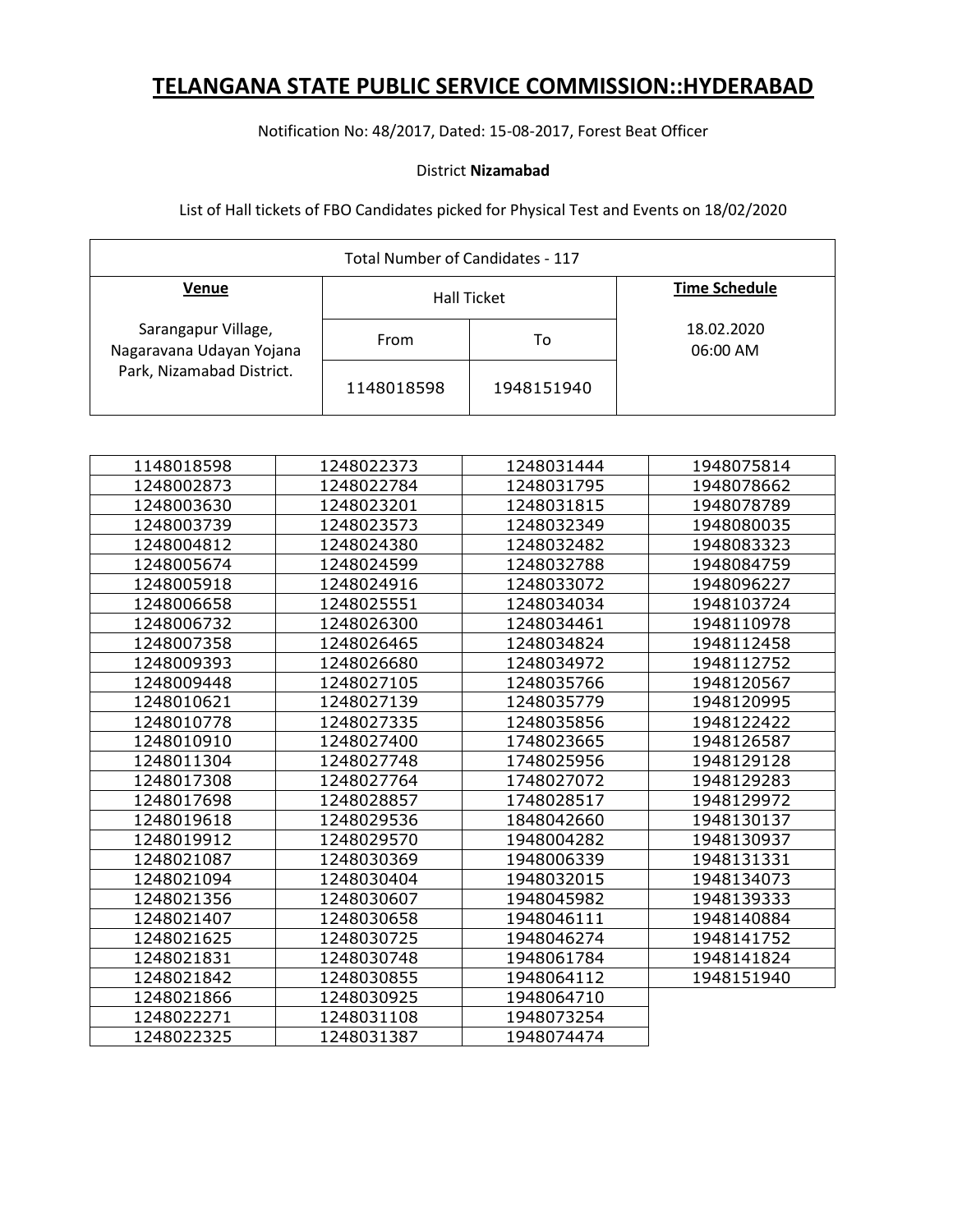Notification No: 48/2017, Dated: 15-08-2017, Forest Beat Officer.

### District **Medak**

| Total Number of Candidates - 42 |            |                    |                        |  |  |
|---------------------------------|------------|--------------------|------------------------|--|--|
| Venue                           |            | <b>Hall Ticket</b> | <b>Time Schedule</b>   |  |  |
| DBC, Pocharam.                  | From       | To                 | 17.02.2020<br>06:00 AM |  |  |
|                                 | 1348000082 | 1948153838         |                        |  |  |

| 1348000082 | 1948008047 |
|------------|------------|
| 1348001482 | 1948012166 |
| 1348006339 | 1948023008 |
| 1348012535 | 1948038528 |
| 1348023298 | 1948048017 |
| 1348039451 | 1948059133 |
| 1348046098 | 1948085386 |
| 1348049282 | 1948110367 |
| 1348059937 | 1948119562 |
| 1348062445 | 1948120962 |
| 1748005232 | 1948122238 |
| 1748006181 | 1948125836 |
| 1748011606 | 1948137449 |
| 1748012224 | 1948142229 |
| 1748012293 | 1948146197 |
| 1748012851 | 1948146643 |
| 1748012870 | 1948149756 |
| 1748013976 | 1948153838 |
| 1748016492 |            |
| 1748017533 |            |
| 1848011218 |            |
| 1848023105 |            |
| 1948005337 |            |
| 1948006817 |            |